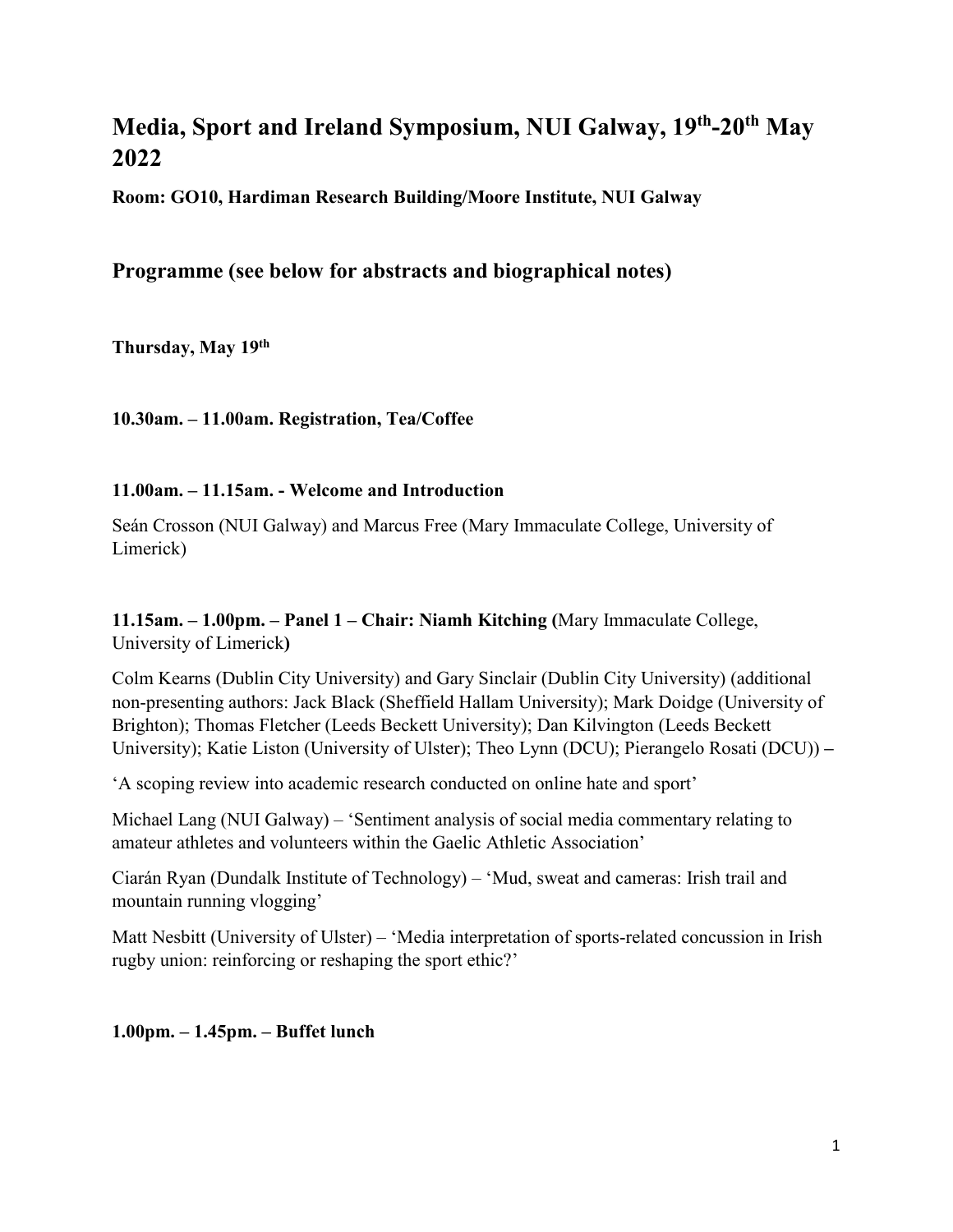### **1.45pm – 3.30pm. – Panel 2 – Chair: Katie Liston (University of Ulster)**

Aine Hollywood (University College Dublin) and Dearbhla Jordan (Sport Ireland) – 'The representations of female athletes and sports in the Irish print media'

Cliona O'Leary (former RTÉ Deputy Head of Sport) – 'The creation of gender equality in the sports media: designing and implementing a change framework – a media professional's reflection'

Niamh Kitching (Mary Immaculate College, University of Limerick) – '"Play like the lady you are": ladyball and the launch of a marketing campaign for women's Gaelic football'

Maedhbh Ní Chumhaill (NUI Galway) and Seán Crosson (NUI Galway) – '"Exposing force": the Covid-19 pandemic and media coverage of women's sports in Ireland'

### **3.30pm. – 4pm. Tea/Coffee**

### **4pm. – 5.30pm. – Panel 3 – Chair: Neil O'Boyle (Dublin City University)**

John Affleck (Penn State University) – 'Pitching football: why are Americans paying to see their sport in Dublin?'

Connell Vaughan (Technological University Dublin) and Michael O'Hara (Technological University Dublin) – 'The Rhetorical use of Philosophy and Style; The Reform Agenda in Irish Soccer Management'

Stephen Boyd (Trinity College Dublin and Institute of Art, Design and Technology) – 'Surfáil sna scannáin: the history and cultural politics of the Irish surf film genre'

### **7.30pm. – Conference Dinner, Il Vicolo, The Bridge Mills, Dominick St Lower, Galway**

**Friday 20th May**

### **9.45am. – 11.30am. – Panel 4 – Chair: Michael Lang (NUI Galway)**

Siobhan Doyle (Technological University Dublin and National Museum of Ireland) – 'The GAA, media and national anthem: protocols, identity and object rituals'

Carolin Schmitz (Technische Universität Dortmund) – '"Preserving Irishness": The GAA between inclusivity and exclusivity'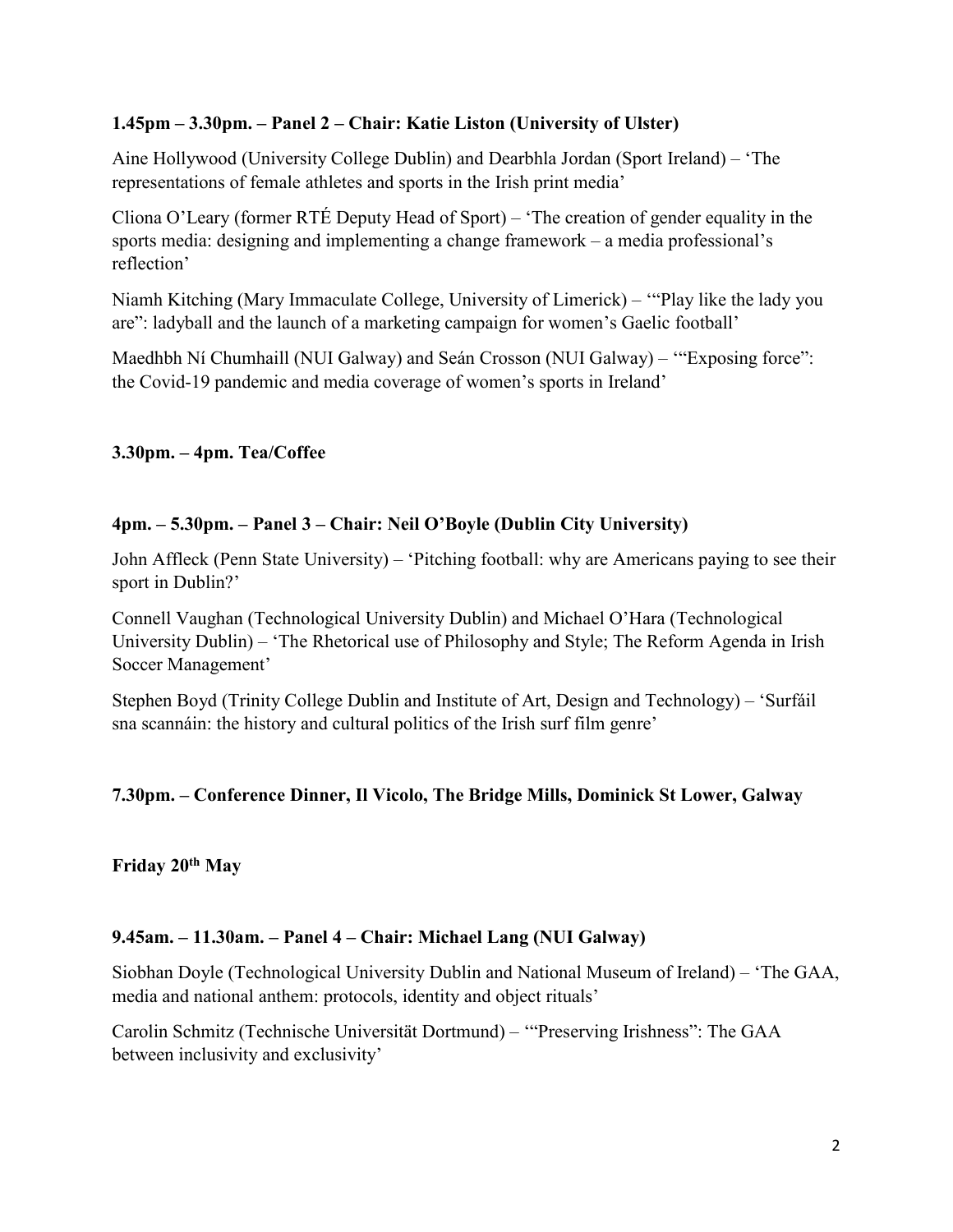Marcus Free (Mary Immaculate College, University of Limerick) – '"New Gaels"? Immigration, Irishness and sport in recent Irish broadcasting'

Daithi McMahon (University of Derby) – 'Tuned-in for the throw-in: the Irish diaspora as transnational sports radio listeners'

### **11.30am. - 12.00pm. – Tea/ Coffee**

### **12.00pm. – 13.45pm. – Panel 5 – Chair: Katie Liston (University of Ulster)**

Aoife Sheehan (Mary Immaculate College, University of Limerick) and Niamh Kitching (Mary Immaculate College, University of Limerick) – '"That woman's voice is so annoying": Exploring the experiences of women sports journalists, reporters, and contributors in sports media'

Conor Heffernan (University of Ulster) – 'The Rasslin Irish: Becky Lynch, the girl from Baldoyle'

Payam Ansari (Dublin City University) and Gary Sinclair (Dublin City University) – 'Factors shaping contemporary women's football fandom in Ireland'

Kieran O' Leary (IPSOS), Benny Cullen (Sport Ireland), Elizabeth Loughren (Sport Ireland) and Brian Doyle (Sport Ireland) – 'Researching the Olympic spirit'

### **13.45pm. – 2.15pm. – Buffet lunch**

### **2.15pm. – 2.45pm. - Concluding remarks**

Seán Crosson (NUI Galway)

Marcus Free (Mary Immaculate College, University of Limerick)

Niamh Kitching (Mary Immaculate College, University of Limerick)

Katie Liston (University of Ulster)

Neil O'Boyle (Dublin City University)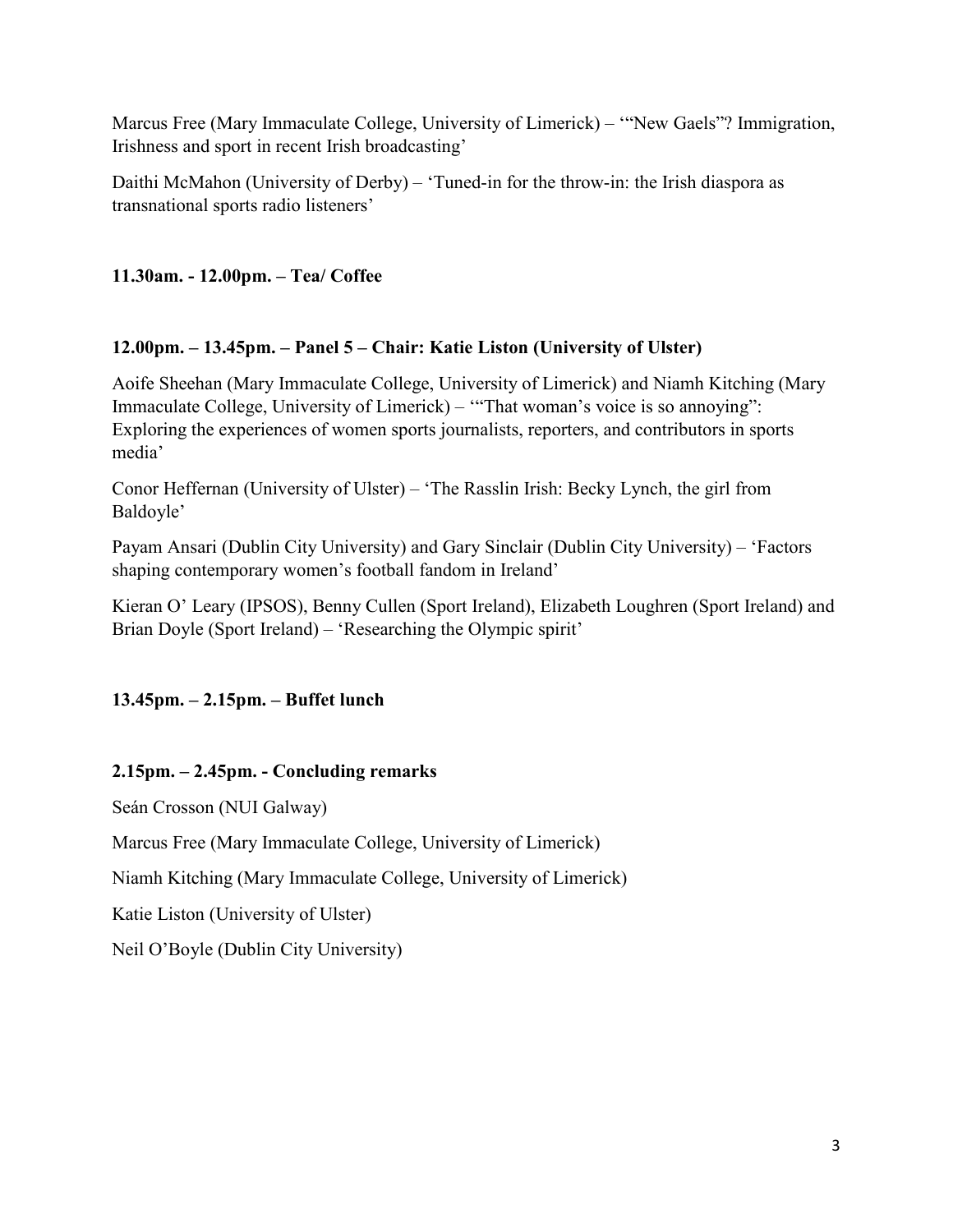# **Panels, Abstracts and Biographical Notes**

**Thursday, May 19th**

**11.15am. – 1.00pm. – Panel 1 – Chair: Niamh Kitching (Mary Immaculate College, University of Limerick)**

**Colm Kearns (Dublin City University) and Gary Sinclair (Dublin City University) (additional non-presenting authors: Jack Black (Sheffield Hallam University); Mark Doidge (University of Brighton); Thomas Fletcher (Leeds Beckett University); Dan Kilvington (Leeds Beckett University); Katie Liston (University of Ulster); Theo Lynn (DCU); Pierangelo Rosati (DCU))**

#### **'A scoping review into academic research conducted on online hate and sport'**

The rise of online hate speech in sport is a growing concern, with fans, players and officials subject to racist, sexist and homophobic abuse (in addition to many other prejudices) via social media platforms. While hate speech and discrimination have always been problems in sport, the growth of social media has seen them exacerbated exponentially. As a consequence, policy makers, sport governing bodies and grassroots anti-hate organisations are largely left playing catch-up with the rapidly shifting realm of online hate. Scholars have attempted to fill this vacuum with research into this topic, but such is the evolving nature of the issue that research has been diverse and fragmentary. We offer a scoping review into the scholarship of online hate in sport in order to encourage and facilitate further research into this urgent issue. Our review will achieve this through offering a comprehensive cataloguing of previously employed methodologies, case studies and conclusions. In doing so, it will not only equip future researchers with a concise overview of existing research in the field, but also illuminate areas and approaches in need of further examination. Specifically, we outline which online communication platforms have been focused on, the particular perpetrators and target groups that have been examined, and the subtypes of hate and prejudice that have been explored. Furthermore, we expound on the significance of these choices and trends with a view to paving the way for future researchers to build upon them more effectively.

#### **Biographical notes:**

**Gary Sinclair** is an Associate Professor of Marketing at DCU and head of the Subcultures Lab in the Irish Institute of Digital Business. He has published extensively in the area of consumer behaviour using qualitative methods.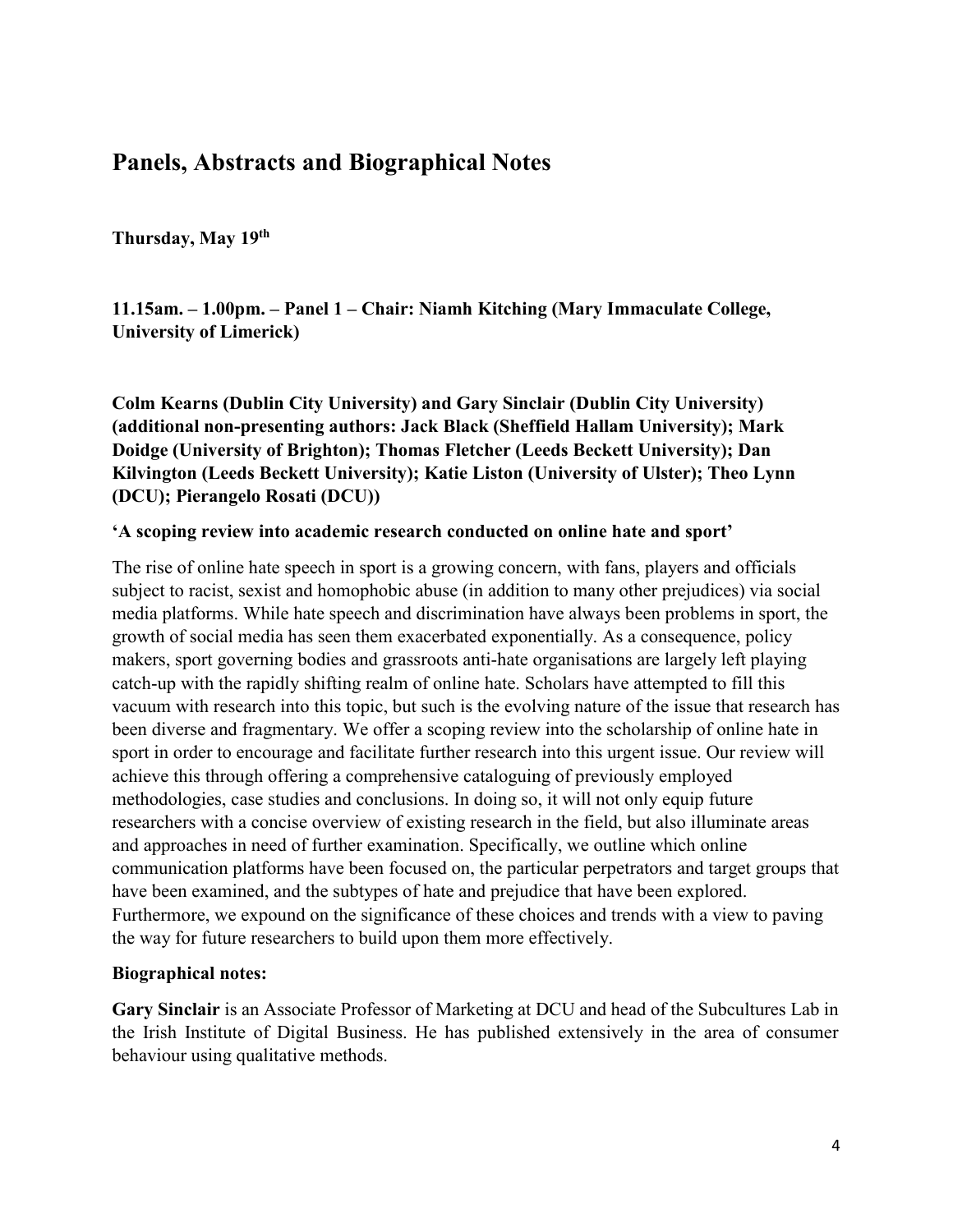**Colm Kearns** is a postdoctoral researcher at DCU's Irish Institute for Digital Business. He is the co-author of the BAI-funded report 'RTE and Covid-19: Diversity and Public Needs.' He has published papers on the intersection of sport, advertising and national identity in journals such as *Television and New Media, Sport in Society,* and *Irish Communication Review,* in addition to having a chapter featured in the recently published collection, *Sport, the Media and Ireland: Interdisciplinary Perspectives.*

### **Michael Lang (NUI Galway) – 'Sentiment analysis of social media commentary relating to amateur athletes and volunteers within the Gaelic Athletic Association'**

The Gaelic Athletic Association (GAA), with close on half a million members around the globe, proudly proclaims itself as the world's largest amateur sporting association. As an organisation, it relies heavily on a spirit of volunteerism, driven by a strong sense of attachment to place and an enthusiasm for the cultural heritage of Gaelic games. A worrying trend in recent years, which threatens to undermine the willingness of volunteers within the GAA, is the growth in the level of vitriolic attacks on social media directed against match officials, coaches, amateur athletes, and administrators. This phenomenon, of course, is not unique to Irish sport. In several countries, sports referees have experienced alarming levels of abuse (Cleland, 2018; Webb, 2020). Prior research by Clelland (2014) in the UK has also examined how social media provided a channel for racism in football, as was again seen in the wake of the recent UEFA Euro 2020 final. In their sentiment analysis of sports-related Tweets in Arabic nations, Algmase et al (2021) produced a useful taxonomic framework of emotions, ranging from anti-fanatic (respect, affection, etc.) to fanatic (passion, hatred, agitation, aggression). Meggs & Ahmed (2021) present an analysis of on-line abuse of athletes on Twitter, classifying derogatory comments into global projections without reference to sport (e.g. "you're a loser"), global projections with reference to sport (e.g. "lazy over-rated player") and specific projections with personal context (e.g. "you're a disgrace to your family"). Other studies have looked at reactions on social media to referees' decisions (Kolbinger & Knopp, 2020) and mid-game incidents (Lucas et al., 2017; Ozturkcan et al., 2019, Fan et al., 2020). Using these existing frameworks, and building on the lexicon-based machine learning approach deployed in a number of previous studies (Aloufi & El Saddik, 2017; Wunderlich & Memmert, 2020; Patel, 2020), this study proposes to conduct a sentiment analysis of social media commentary pertaining to selected Gaelic games events in the past twelve months. The outcome of the study will be to form a better understanding of the extent of on-line abuse directed against members of the GAA, which was recently referred to by a leading official as "a major cancer on our association" that is causing tremendous distress to sportspersons and their families (Connacht GAA, 2021).

### **References**

Aloufi, S., & El Saddik, A. (2018). Sentiment identification in football-specific tweets. *IEEE Access*, *6*, 78609-78621.

Alqmase, M., Al-Muhtaseb, H., & Rabaan, H. (2021). Sports-fanaticism formalism for sentiment analysis in Arabic text. *Social Network Analysis and Mining*, *11*(1), 1-24. Connacht GAA. (2021). Annual Report of the Connacht Gaelic Athletic Association Provincial Council.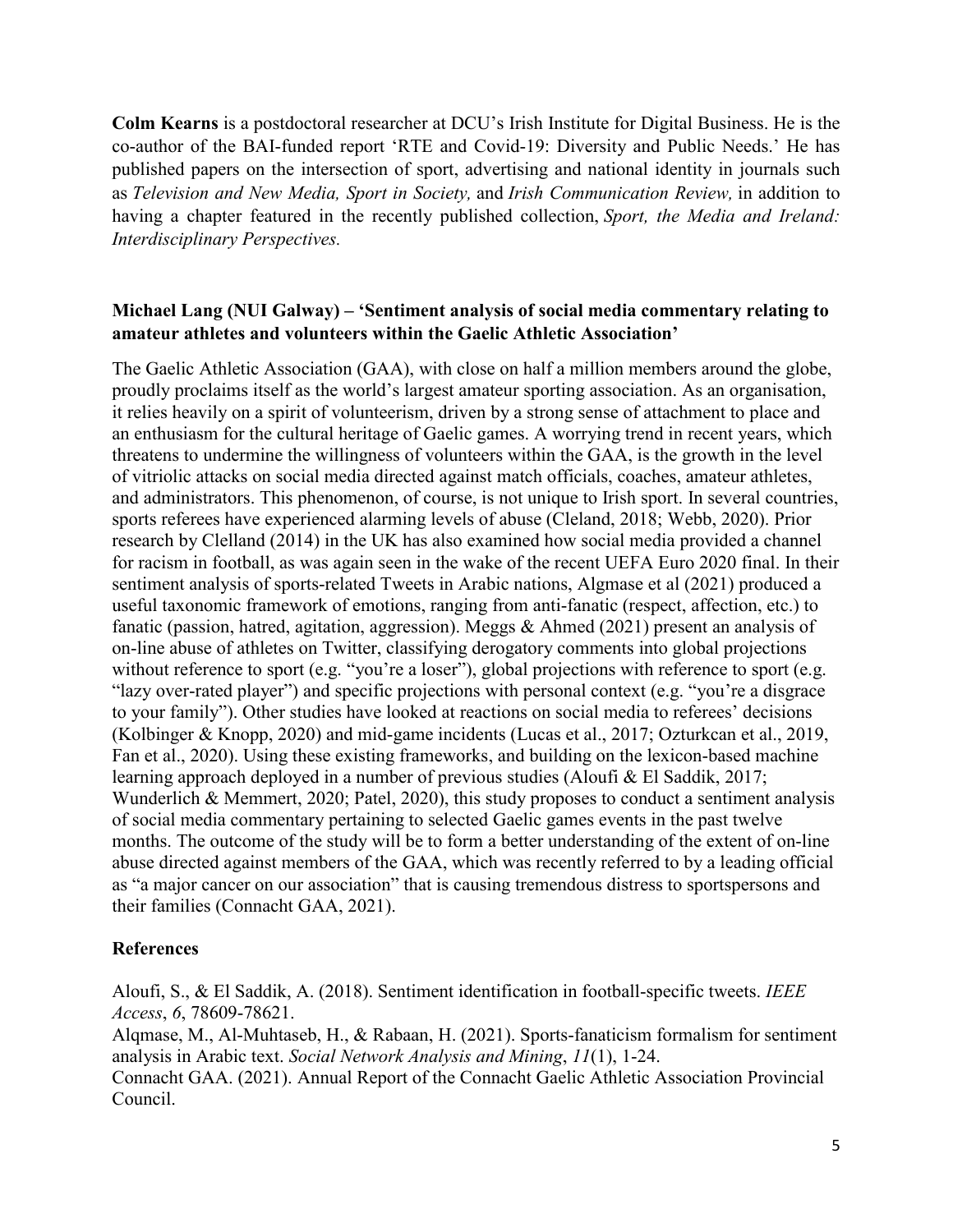Cleland, J. (2014). Racism, football fans, and online message boards: how social media has added a new dimension to racist discourse in English football. *Journal of Sport and Social Issues*, *38*(5), 415-431.

Cleland, J., O'Gorman, J., & Webb, T. (2018). Respect? An investigation into the experience of referees in association football.

*International Review for the Sociology of Sport*, *53*(8), 960-974.

Fan, M., Billings, A., Zhu, X., & Yu, P. (2020). Twitter-based BIRGing: big data analysis of English national team fans during the 2018 FIFA World Cup. *Communication & Sport*, *8*(3), 317-345.

Kolbinger, O., & Knopp, M. (2020). Video kills the sentiment: exploring fans' reception of the video assistant referee in the English Premier League using Twitter data. *PloS one*, *15*(12), e0242728.

Lucas, G. M., Gratch, J., Malandrakis, N., Szablowski, E., Fessler, E., & Nichols, J. (2017). GOAALLL!: using sentiment in the World Cup to explore theories of emotion. *Image and Vision Computing*, *65*, 58-65.

Meggs, J., & Ahmed, W. (2021). Applying cognitive analytic theory to understand the abuse of athletes on Twitter. *Managing Sport and Leisure*, 1-10.

Ozturkcan, S., Kasap, N., Tanaltay, A., & Ozdinc, M. (2019). Analysis of tweets about football: 2013 and 2018 leagues in Turkey. *Behaviour & Information Technology*, *38*(9), 887-899. Patel, R., & Passi, K. (2020). Sentiment analysis on Twitter data of World Cup soccer tournament using machine learning. *IoT*, *1*(2), 218-239.

Webb, T., Dicks, M., Thelwell, R., van der Kamp, J., & Rix-Lievre, G. (2020). An analysis of soccer referee experiences in France and the Netherlands: abuse, conflict, and level of support. *Sport Management Review*, *23*(1), 52-65.

Wunderlich, F., & Memmert, D. (2020). Innovative approaches in sports science: lexicon-based sentiment analysis as a tool to analyze sports-related Twitter communication. *Applied Sciences*, *10*(2), 431.

### **Biographical note:**

Michael Lang is an Associate Professor at the School of Business & Economics, National University of Ireland, Galway. His principal research interests are data analytics, information systems security, and information systems education. He is currently the IT Officer of Mayo GAA and a former member of the GAA National Research Committee.

### **Ciarán Ryan (Dundalk Institute of Technology) – 'Mud, sweat and cameras: Irish trail and mountain running vlogging'**

Trail and mountain running – forms of off-road running – are niche sporting interests. It is unsurprising then that they receive limited attention from traditional media outlets (newspapers, radio, and television). When they do appear, the narrative tends to veer towards the extreme (e.g. multi-day ultrarunning exploits; dangerous terrain and/or conditions, etc.), and the coverage is more novel than that of other sports. As a response, those invested in the sport create their own media content, utilizing a range of 'new media' platforms, such as podcasts, social media, and vlogs (video blogs). Where the latter method differs to other types of sports media is that the content creator often tends to be an active participant. Over the past decade, numerous YouTube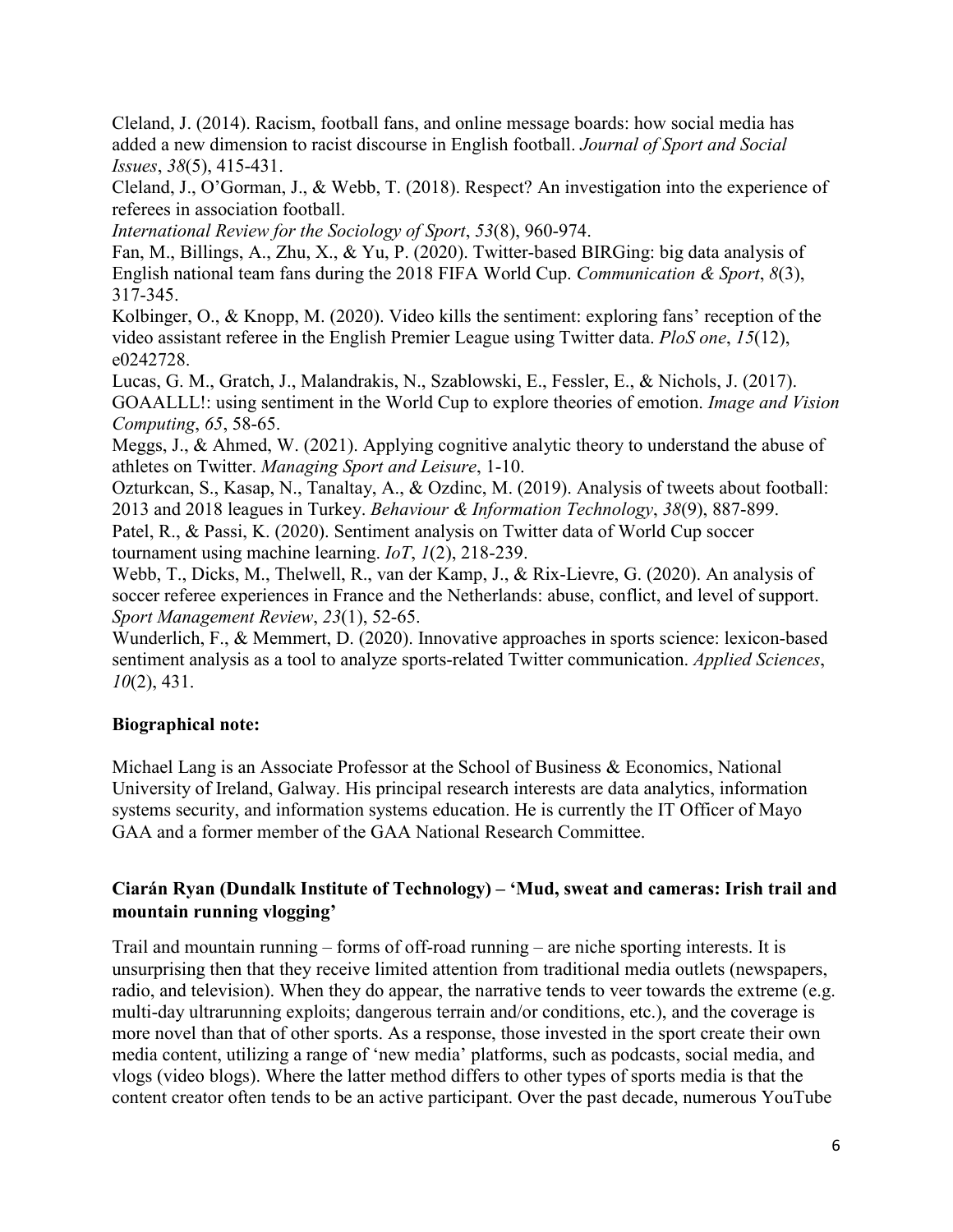channels have emerged internationally where audiences are brought on runs and races from the point-of-view of the runner.

This paper specifically explores a number of Irish trail running vloggers and their produsage (Bruns, 2008). Their work ranges from professionally-crafted and edited productions to decidedly amateur footage shot on smartphones. Combining content analysis with field interviews, the paper examines the value and appeal of such online videos, which tend to take a 'warts and all' approach to covering the sport – runners fall, lose blood, vomit, and so on. Emotionality is central to these storylines; some theorists claim that contemporary culture is awash with emotional displays (e.g. Furedi, 2004), whereas others suggest that emotions have always been a facet of social interaction (Wahl-Jorgensen, 2019). The paper questions the extent to which this construction of the emotional journey of the runner plays a role in attracting people to participating in the sport, and what type of representation it offers to a non-running audience.

#### **Biographical Note:**

**Ciarán Ryan** is a lecturer at the Department of Creative Arts, Media and Music at Dundalk Institute of Technology, where he is also a member of the Creative Arts Research Centre (CARC). He was awarded his PhD from Mary Immaculate College (University of Limerick) in 2015. Current research areas include fan cultures (particularly in music and sports) and fan and alternative media.

### **Matt Nesbitt (University of Ulster) – 'Media Interpretation of Sports-Related Concussion in Irish Rugby Union: Reinforcing or Reshaping the Sport Ethic?'**

Using Kevin Young's suggestion that "sports injury reaches most people indirectly as a set of images transmitted by the mass media" (2004, p.13) as inspiration, and influenced by Anderson and Kian's (2012) study of the media portrayal of Aaron Rodgers' sports-related concussion (SRC), this paper examines the role that the Irish media performs in promoting narratives surrounding SRC, with a focus on men's rugby union. How athletes perceive injury, and react to them when they occur, relates to the underlying socio-cultural norms of sport. As sport was created as a male space (which actively excluded women), cultural norms have strong ties with hegemonic forms of masculinity. Crucial, therefore, is the extent to which such masculinities - and the associated sporting norms - encourage a stoic, resilient approach to pain and injury; as reflected in the 'sport ethic' (Hughes & Coakley, 1991). Social acceptance into sporting subcultures is premised on an acceptance of risk and denial of pain. However, given growing concerns over brain injuries in sport, which Malcolm (2019) labels a concussion 'crisis', arguments have been made on the extent to which masculinities may be 'softening' as athletes become increasingly aware of the risk of neurodegeneration and the resultant need to adopt more cautious, self-preservational approaches, representing a fundamental challenge to cultural norms. Drawing on the work of Anderson and Kian (2012), this paper examines the media coverage of two elite Irish rugby players - Johnny Sexton and Luke Marshall – and their head injuries. Analysing the coverage of each players' respective concussion experiences from three widely-circulated national daily newspapers on the island of Ireland, this paper critiques the extent to which the media's presentation of SRC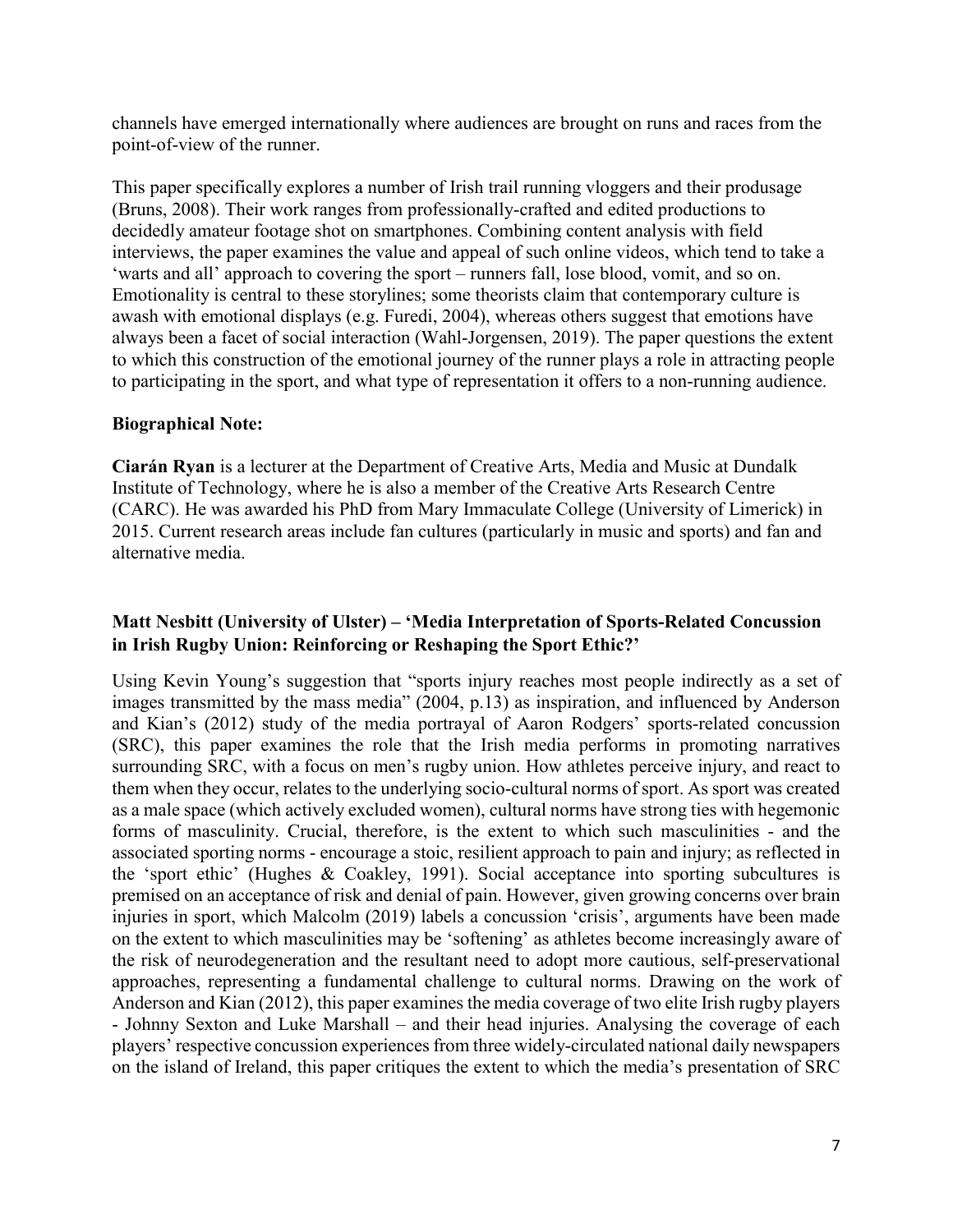demonstrates a challenge to the traditional norms of sport, and an alignment with the socio-cultural shift towards a more precautious approach to such injuries.

#### **Biographical note:**

**Matt Nesbitt** is a third year PhD researcher based in the Sport & Exercise Science Research Institute (SESRI) at Ulster University where he is examining the socio-cultural factors surrounding sports-related concussion (SRC) within Irish women's rugby union, focusing on the lived experiences of SRC amongst female players. Prior to beginning his research, Matt gained a MSc in Management at Queen's University Belfast (2017-2018) and completed his undergraduate studies at Ulster University, gaining a BSc in Sports Studies (2008-2011). Matt spent the interim years working in the health & fitness industry as a personal trainer and fitness instructor in Belfast.

### **1.45pm – 3.30pm. – Panel 2 – Chair: Katie Liston (University of Ulster)**

### **Aine Hollywood (University College Dublin) and Dearbhla Jordan (Sport Ireland) – 'The representations of female athletes and sports in the Irish print media'**

**Purpose:** This study investigated the representation of female athletes in the Irish print media in 2019 in order to assess whether an increase in print media coverage of female athletes can be observed. This study assessed the visibility of female athletes and women's sport and therefore links directly to the Sport Ireland Women in Sport Policy, and one of its particular objectives in the area of visibility: "Increase the visibility and profile of our female role models in sport" (Sport Ireland, 2019).

**Methodology**: Between the 28th October 2019 – 21st December 2019, 5 newspapers (3 of which had a Sunday edition) were collected to record the total frequency of articles, the total frequency of pictures, the total column area (cm²) of articles and the total area (cm²) of pictures dedicated to women's, men's and gender neutral sport. Newspapers were collected on a total of 15 days: eight weekdays and seven weekends. The method was replicated from the Packet et al. (2014) study and the 2015 study undertaken within Sport Ireland.

**Conclusion**: This analysis found that 4% of sports coverage was given female athletes and sports, with less than 6% coverage being the general average across similar studies conducted. The number of women participating in sport is growing at a linear rate and women compete on an equal level of professionalism and elitism as men in many sports. A gender imbalance in sports reporting may have significant negative impacts on female participation in sport and physical activity, even with the successes in gender neutrality at high-profile events such as the Olympic and Paralympic Games (Packer et al., 2014).

The media as an establishment has the potential to significantly influence the public's perceptions and knowledge of a variety of topics including that of sport and is therefore a critical tool in the advancement or the retrogression of a balanced representation of female and male sport. With more and more funding being allocated to Women in Sport programs, the importance of representation in the media is emphasised, and outlets should be actively aiming towards equal reporting of genders within sport.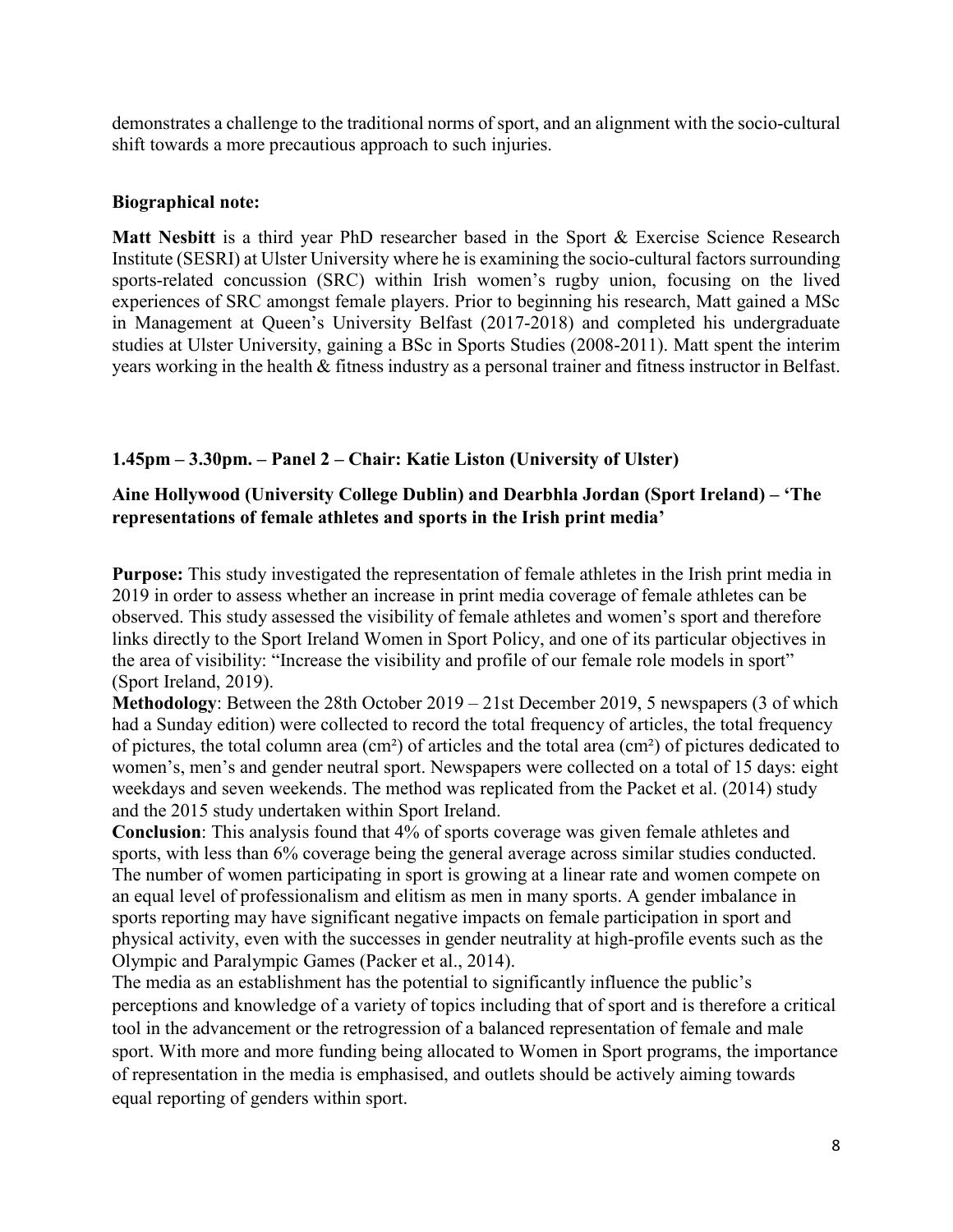#### **Biographical notes:**

Áine Hollywood is a MSc Sport Management student at University College Dublin, where she will conduct a research project in gender framing of athletes at the Olympic Games on Twitter. She has a background in Sport Science, having completed a Bachelor's of Science in Sport and Exercise Science at the University of Leeds, during which she completed a 9-month internship in the Research Department of Sport Ireland in 2019-2020. An Irish-Luxembourgish national, Áine was raised in Luxembourg where she competed in swimming throughout her childhood, competing at junior level for the Luxembourg National Team. Áine continues to develop her love of sport through her studies and career.

### **Cliona O'Leary (former RTÉ Deputy Head of Sport) – 'The creation of gender equality in the sports media: designing and implementing a change framework – a media professional's reflection'**

The greatest gender inequalities in the media exist in sport. 40% of all sports participants globally are women, yet only 10% of media sport staff are women, (AP, 2018) and 4% of sports media coverage is women's sport (UNESCO, 2018). Why is it like this and what can be done to change that landscape? And what can the sports media environment, and the challenges faced in changing that paradigm, teach us about successfully taking on the status quo in other industries and corporate settings? I will explore this question in this paper, from my personal and professional experience, working in sport within public service media for just under 25years. Gender inequality is prevalent across the sports ecosystem, and the role of the media, particularly public service media, is central to promoting inclusivity in our societies. I will discover what invisible processes and structural barriers are inhibiting progress by highlighting the unconscious biases within all of us and the man-made world of sports broadcasting. Up-to-date, continuous data is critical for forward momentum - this is lacking in Ireland and Internationally. SVT in Sweden are the leading lights in broadcasting, with equal sports coverage as a standard operating principle. I will share my insights on measurement and target-setting for continuous change, drawing on my experience working on the creation and implementation of RTÉ's Women in Sport 20x20 strategy. I'll look at the achievements and challenges. In my opinion, the imposition of monitoring for gender balance is essential for positive progression in the distribution of men's and women's sports across the media. In addition, measures to improve gender equality and diversity need to be recognised as a change project within business more generally, not just in media, and maintaining it as a priority is essential for it to be successful and sustainable.

### **Biographical note:**

A member of the Olympic Federation's Gender Equality Commission, Former Chair of the European Broadcast Union's (EBU) Women in Sport Expert Group, and Former Chair of RTÉ's 20x20 Committee, Clíona has developed expertise in the interrogation of barriers within structures and implementing measures to nullify them. Clíona worked in editorial, production and operations within RTÉ Sport for close to 25 years, completing her time there as Deputy Head of TV Sport for the last 11 years (2010-2021). She worked on every Olympic Games for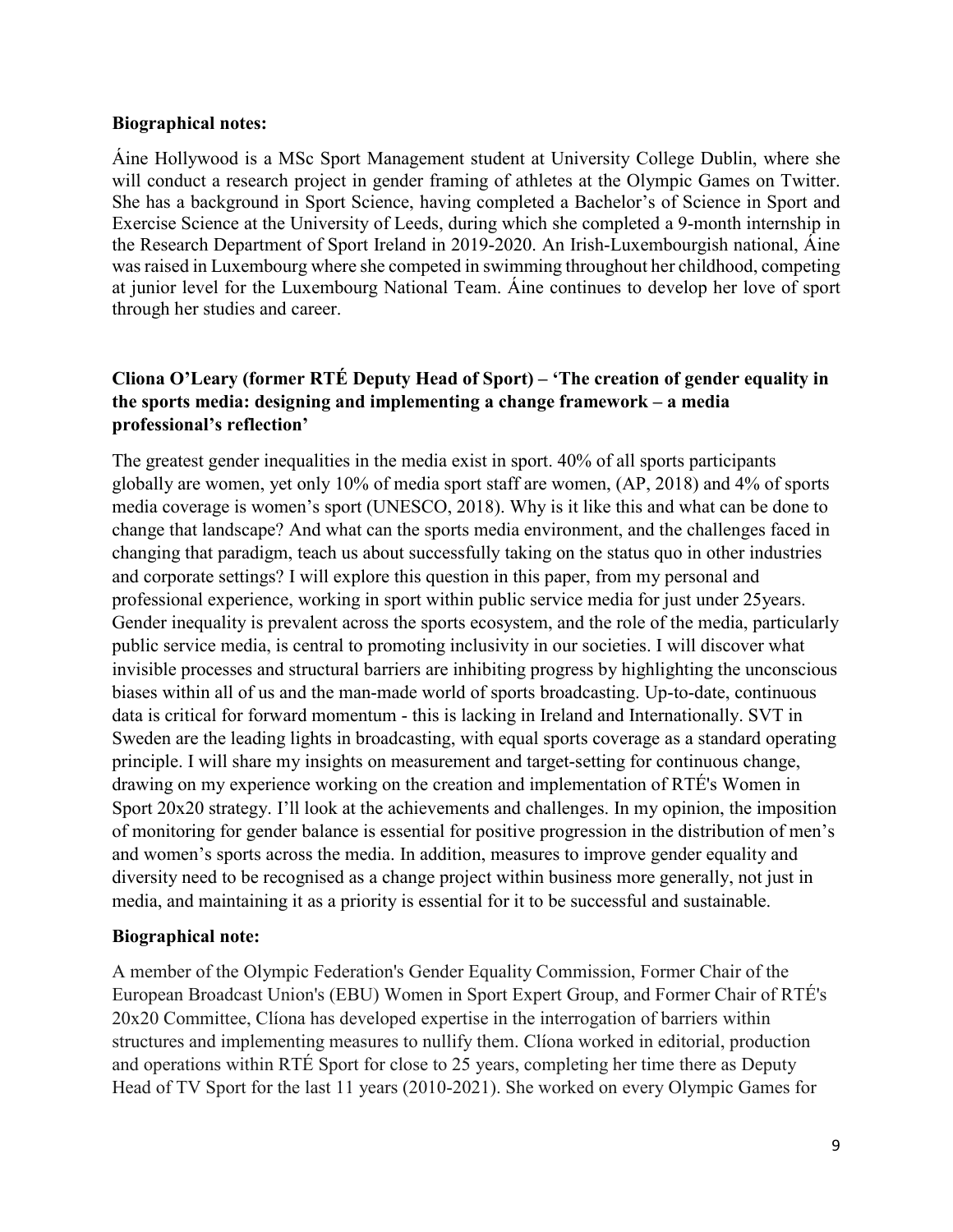the organization over the last two decades; including being team leader in Beijing and Rio. Clíona holds a BA in Media & Communications, an MSc in Sports Management and a Masters in Business Practice. Clíona is also Deputy-Chair of Ranelagh Gaels and co-lead Coach with their U10 girls team.

### **Niamh Kitching (Mary Immaculate College, University of Limerick) – '"Play like the lady you are": ladyball and the launch of a marketing campaign for women's Gaelic football'**

Gaelic games are gaining prominence internationally, with the sports of hurling and Gaelic football growing in all parts of the world. Women's Gaelic football is the largest member sport for women and girls in Ireland and its rate of growth was described at a recent governmental hearing as 'exponential'. The increasing prominence of intercounty women's Gaelic football has attracted corporate and commercial attention from global brands such as AIG insurance. In 2016, the Ladies Gaelic Football Association (LGFA) launched a partnership with global supermarket chain Lidl via a faux media campaign, the centre of which was a fabricated pink ball product called 'Ladyball.' The stunt was phase one of an 'agitate-support' outrage marketing campaign throughout Ireland and was accompanied by multi-platform advertisements with slogans such as "don't break a nail, break boundaries", and the product was described as "specially designed for a lady's game". The fake Ladyball campaign attracted widespread debate over social media and was even discussed in *Fortune* magazine and the *Washington Post*. While the Lidl/LGFA partnership has been somewhat unprecedented in its support for the broad participant base in women's and girls' Gaelic football, and while the ensuing Lidl/LGFA #SeriousSupport campaigns were more in line with Bruce's (2016) new rules for women athlete representation, elite LGFA players still lag behind their male equivalents in the GAA in terms of government grants, media attention, and match attendance. This case study draws attention to the gendered communication and marketing strategy used to launch the LGFA/Lidl sponsorship partnership. Particular focus is given to how sports organizations choose to frame women and represent both their athletes and women's sport, and if and how these decisions are cultivating traditional stereotypes and cultural values around sport for women and girls.

#### **Biographical note:**

**Niamh Kitching** is a Lecturer in Physical Education at Mary Immaculate College, University of Limerick. Her research interests include the sociology of sport and PE and gender and sport. Her published research focuses on women athletes and coaches, and their participation and presentation in sports and sports media.

### **Maedhbh Ní Chumhaill (NUI Galway) and Seán Crosson (NUI Galway) – '"Exposing force": the Covid-19 pandemic and media coverage of women's sports in Ireland'**

The Covid-19 crisis has presented unprecedented challenges for sporting organizations across the world. The periods of multiple lockdowns and various restrictions across many countries globally undermined the structures that have supported sporting practices, particularly in the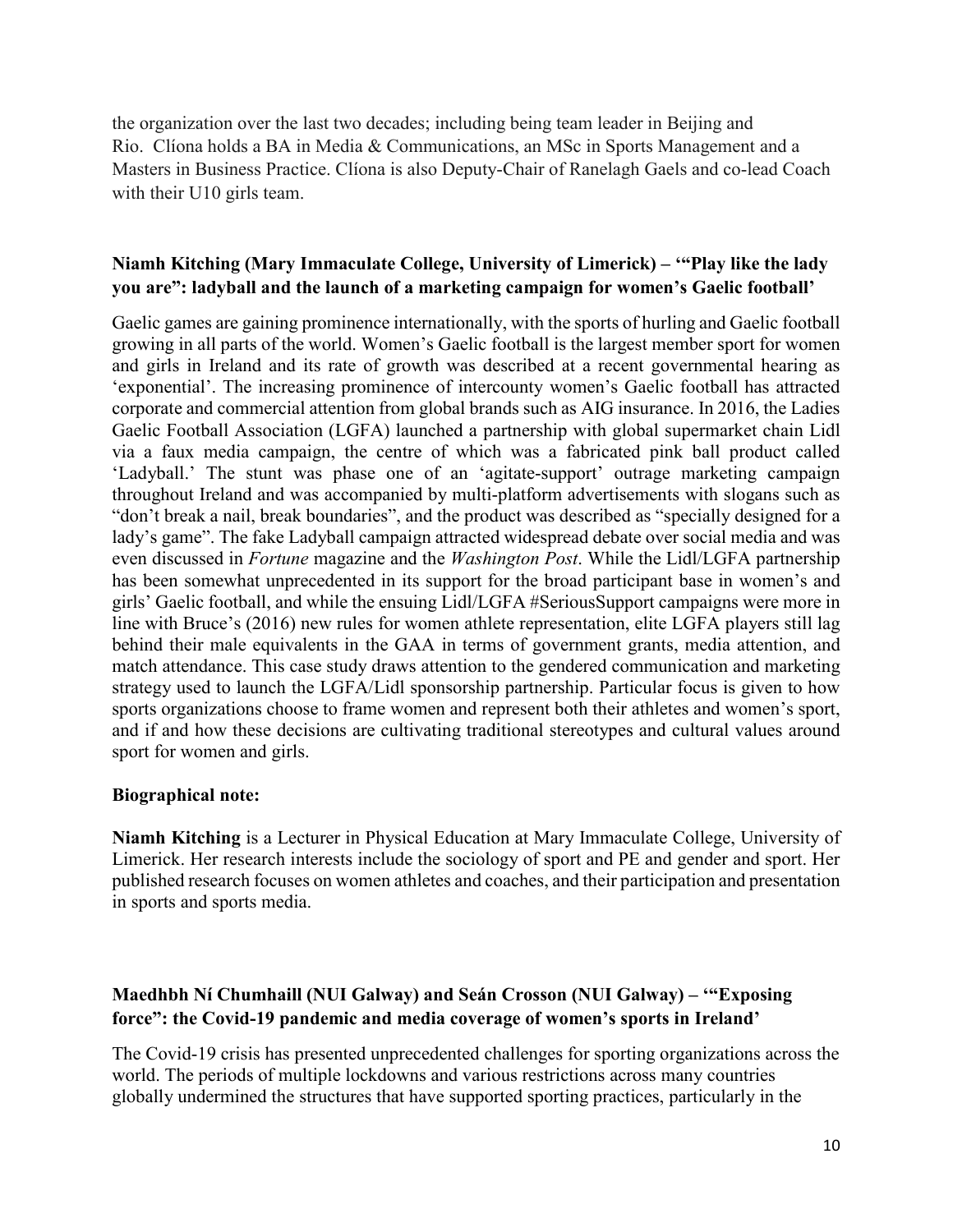arena of professional sport heavily dependent on spectator attendance, viewership, and engagement for its financing. However, the pandemic also revealed structural and ongoing issues with regard to the manner in which women's sports in particular are facilitated and promoted, including in Ireland. Una Mullally (2020) argues that the pandemic acted as an 'exposing force' that highlighted the inadequacies of health and other organisational infrastructures, services and supports in an Irish society weakened by years of neoliberal orthodoxy. It exposed shortcomings dating back decades, but that had become particularly exacerbated following the 2008 global financial crisis and the austerity measures that ensued. Here we borrow the term 'exposing force' to trace how the pandemic served to highlight neglected weaknesses and inequalities with regard to the structures and supports available to facilitate women's sport in Ireland compared to men's equivalent sports, informed by a survey conducted in the summer of 2021 with 194 female athletes across the island of Ireland. A key issue raised in responses to the survey was the ongoing imbalance in the media coverage of men's sports when compared to the coverage of female sports and the importance of media coverage to the continued growth and development of women's sports in Ireland.

#### **Biographical notes:**

**Maedhbh Ní Chumhaill** studied Politics, International Relations and Sociology in UCD and the University of Oslo. She is a recent graduate of the MA in Public Advocacy and Activism from the Huston School of Film in NUI Galway where she submitted her final dissertation titled 'Irish women in sport: the pandemic effect.' Maedhbh works as an account executive at a PR and communications company.

**Seán Crosson** is leader of the Sport & Exercise Research Group, Co-Director of the MA in Sports Journalism and Communication, and Senior Lecturer in Film in the Huston School of Film & Digital Media, National University of Ireland Galway. His previous publications include the monographs *Gaelic Games on Film* (Cork University Press, 2019), and *Sport and Film* (Routledge, 2013) and the collections *Sport, Film and National Culture* (Routledge, 2021) and (as co-editor) *Sport, Representation and Evolving Identities in Europe* (Peter Lang, 2010). This paper is further to previous research undertaken with Marcus Free that examined the Irish media response to the Impact of Covid-19 on Gaelic Games, including the book chapter '"This Too Shall Pass": Gaelic Games, Irish Media, and the Covid-19 Lockdown in Ireland' [*Time Out: National Perspectives on Sport and the Covid-19 Lockdown* edited by Jörg Krieger, April Henning, Paul Dimeo, and Lindsay Parks Pieper. (Champaign, IL.: Common Ground, 2021)]

#### **3.30pm. – 4pm. Tea/Coffee**

**4pm. – 5.45pm. – Panel 3 – Chair: Neil O'Boyle (Dublin City University)**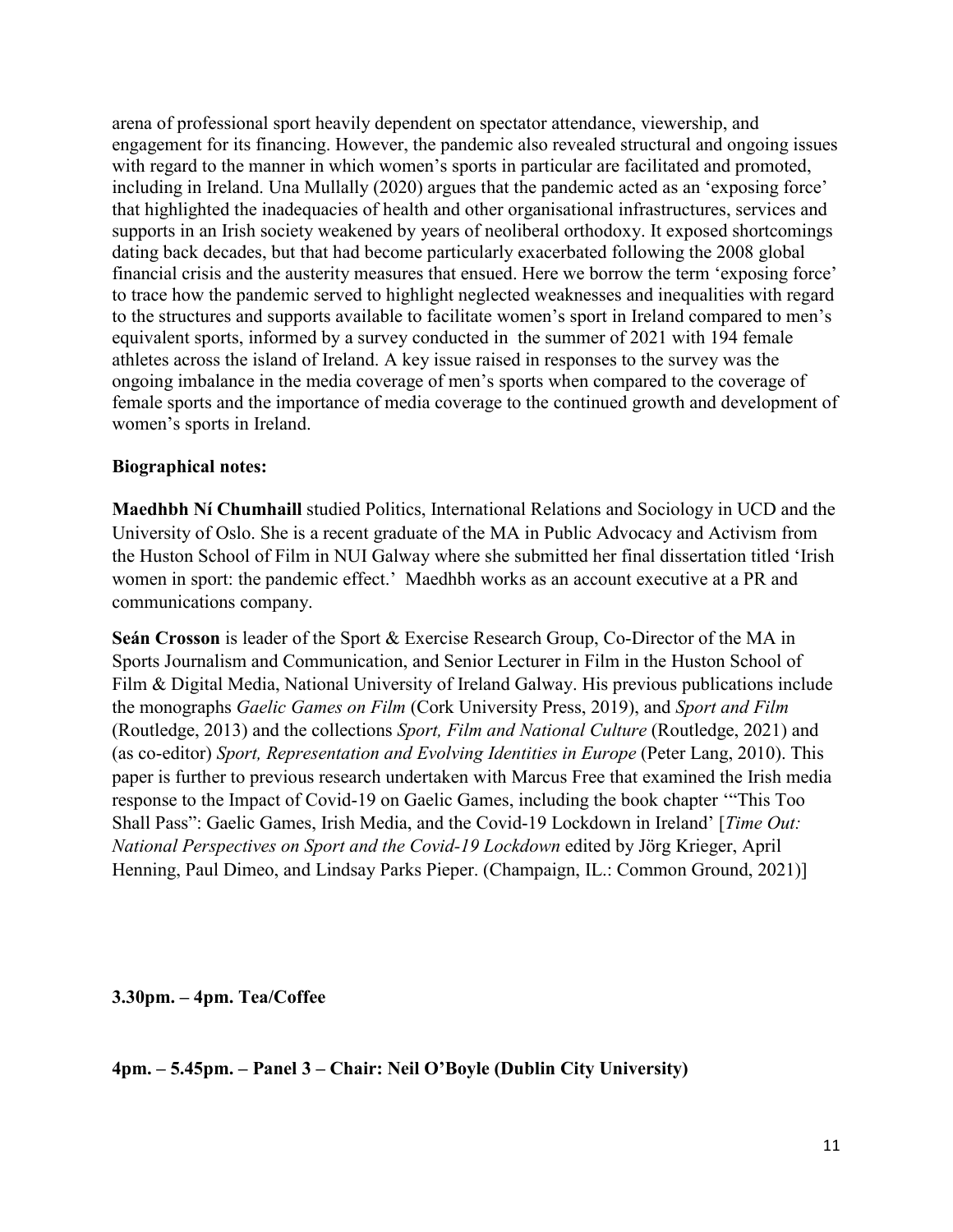### **John Affleck (Penn State University) – 'Pitching football: why are Americans paying to see their sport in Dublin?'**

American football played by university students has been an enormously popular sport in the United States since the 19<sup>th</sup> century, one that generates more than \$100 million in annual revenue for each of the highest-earning schools. Championship games routinely crack the list of top 10 U.S. broadcasts of the year. Given the sport's popularity at home, this essay will examine why American colleges have played games in Dublin on six occasions since 1988 with two more scheduled, in 2022 (Northwestern-Nebraska) and 2023 (Navy-Notre Dame). These competitions offer an interesting case study in how an American game is being marketed as destination tourism in Ireland. Among the issues this essay will explore: practical reasons why Ireland offers an opportunity to U.S. schools; marketing of the games and the role of "Irishness" in this effort; the success of these events, including 35,000 Americans attending the 2012 Notre Dame-Navy game; and, future opportunities in a changing sports landscape. Research for the essay and subsequent presentation at NUI Galway will be drawn from contemporary journalism; interviews with key organizers of games and off-the-field events; and, my lived experience attending the 2012 Navy-Notre Dame matchup at Aviva Stadium as a Notre Dame alumnus and fan, as well as my experience leading student journalists as they covered the 2014 Penn State-Central Florida game known as the Croke Park Classic.

### **Biographical note:**

**John Affleck** is the Knight Chair in Sports Journalism and Society at Penn State and director of the John Curley Center for Sports Journalism. Prior to that, he enjoyed an award-winning, 22 year career as a reporter and editor for The Associated Press, primarily in U.S. news and sports. During his tenure, Curley Center students have reported on major sporting events, from the Super Bowl to the Paralympics, and reported on societal issues through the lens of sports on class journeys to Ireland, Cuba, England, Scotland and Puerto Rico. Classes led by John also have produced two short sports documentaries, both of which have appeared at multiple film festivals.

### **Connell Vaughan (Technological University Dublin) and Michael O'Hara (Technological University Dublin) – 'The Rhetorical use of Philosophy and Style; The Reform Agenda in Irish Soccer Management'**

Following major issues of corporate governance at the FAI arising in March 2019, the Association has been on a reform journey that seeks to comply with UEFA good governance principles. Simultaneously, both the men's and women's senior teams appointed new managers, Stephen Kenny (April 2020), and Vera Pauw (September 2019). This paper considers the rhetorical use of philosophy and style and its relationship to both national identity and the reform agenda deployed by the new managers in media interviews and press conferences. By considering the attempts to articulate independent and sophisticated managerial philosophies in their media appearances, the FAI's two most visible employees in the public eye have sought to position and promote Ireland as a modern global footballing nation.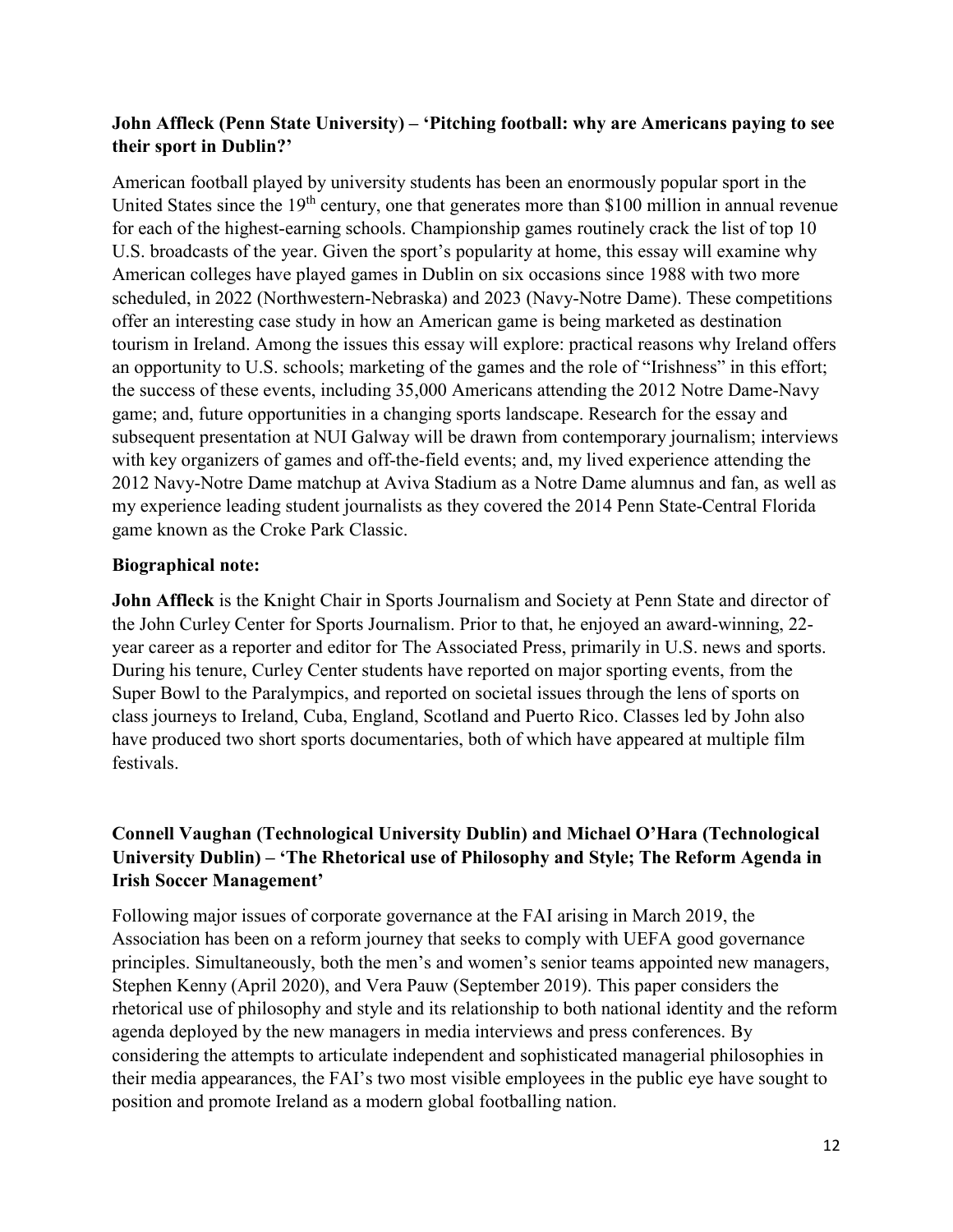A long-established trope in sporting media discourse is that the Irish (men's) soccer team "peddle" an unrefined "Neanderthal" and British derivative soccer-style. Currently, the image of Shane Duffy's head embodies this clichéd 'heart,' grit, determination, and crucially effectiveness. Nonetheless, Kenny stridently maintains in his press performances that there is a battle to understand Ireland's style, not as a decades-long devotion to "British style," but more in keeping with a "European" style. Pauw equally promotes the development of a ball-playing midfielder (such as Katie McCabe) emblematic of sophisticated style. She explicitly connects style with status, though dispelling that this is necessarily a defined Continental (or Dutch) style. The more experienced international manager, working in the less stylistically loaded context, she is explicitly more pragmatic. Emphasizing the substance of tournament qualification and presenting her primary tasks as the management of realistic expectations and the inculcation of professional standards. This paper finds both managers presenting programs of cultural reform in their media performances that have to continually negotiate the legacy and discourse that binds identity and playing style, the political and aesthetic.

#### **Biographical notes:**

**Connell Vaughan** is a Lecturer in the Creative Industries and Visual Culture at the Dublin School of Creative Arts (Technological University Dublin) specialising in aesthetics and cultural policy. He is an associate researcher with the Graduate School of Creative Arts and Media (GradCAM) and a committee member of the European Society for Aesthetics.

**Michael O'Hara** is an artist and Lecturer in Fine Art and Visual Culture at Technological University Dublin. He has published work on subjects such as the philosophy of technology, the aesthetics of the post-digital and the aesthetics of football.

### **Stephen Boyd (Trinity College Dublin and Institute of Art, Design and Technology) – 'Surfáil sna scannáin: the history and cultural politics of the Irish surf film genre'**

This paper will offer a comprehensive critical history of the Irish surf film from its beginnings in the early 2000s and its representation in American surf films of the 1990s. The surf film is an unexplored area of Irish film studies that has a large subcultural local and international audience. The genre includes feature films, short narrative films, community based 'folk' films, and an emerging and successful online film culture. This has evolved to such an extent that the 'Shore Shots' 1st annual Irish Surf film festival was held in early 2013.

*Surfáil sna Scannáin* will provide a textual analysis of *Waveriders* (Conroy, Ireland, 2009) and Ross Whitakers *Between Land and Sea* (Ireland, 2016)*;* two of the most familiar Irish surf movies. The analysis will examine these films in the wider context of both Irish and global examples of the genre; beginning with early examples such as *Eye of the Storm* (Conroy, 2002) and concluding with contemporary films such as *Keep it a Secret* (Sean Duggan, 2021).

Methodologically, the paper will examine the form of Irish surf film (narrative, documentary and commercial) in relation to the major debates within Irish film studies, and the new field of critical surf studies. The paper will interrogate how the surf film breaks from traditional discourses in art about Irish culture and identity and argues that these films should now be regarded as a distinct genre of Irish cinema. The analysis will also consider the social and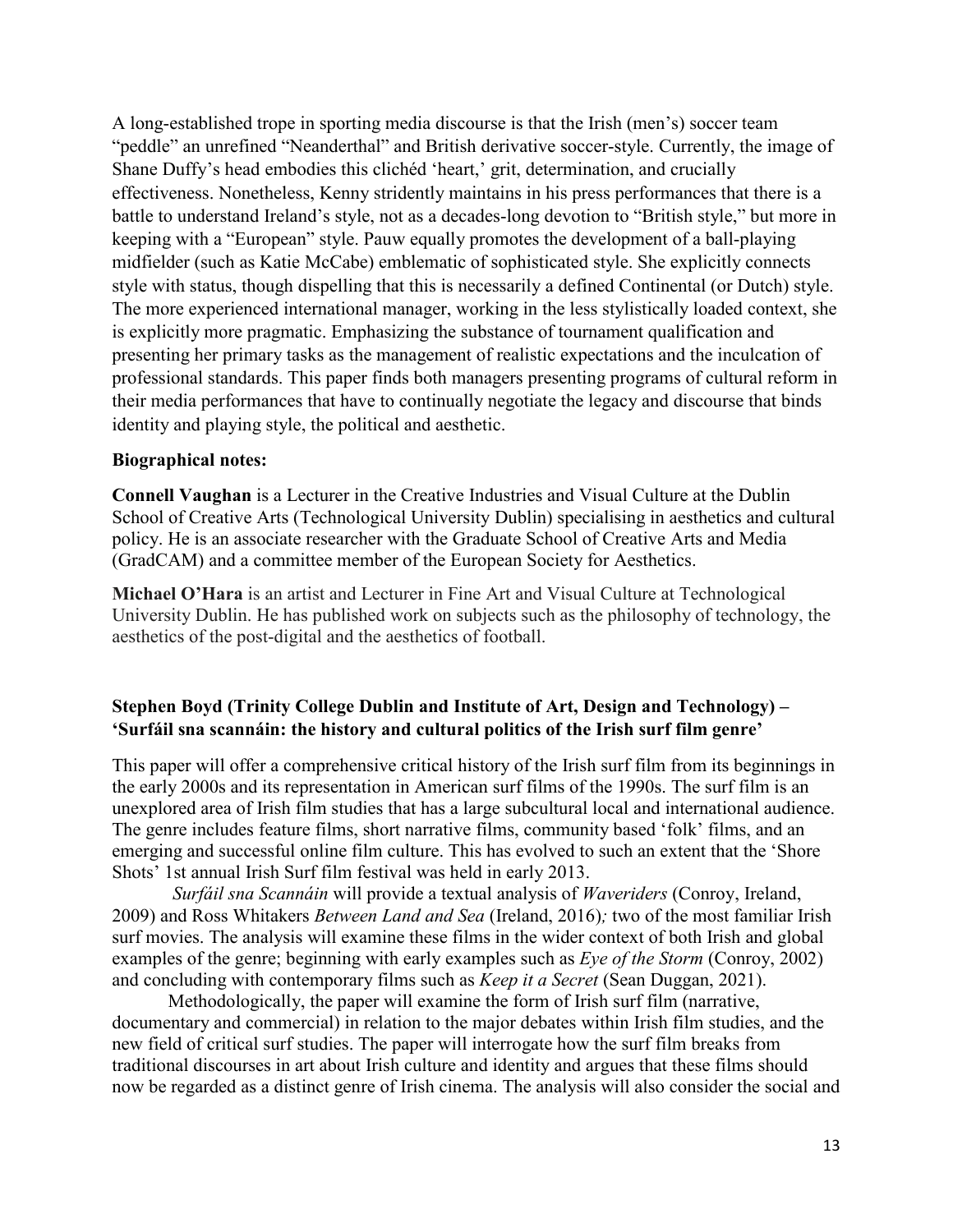cultural impact that the films have made within Irish coastal regions and their role in defining the tourist gaze on the Wild Atlantic Way.

### **Biographical note:**

**Stephen Boyd** is a lecturer in Film and Digital Media at the Institute of Art, Design and Technology (Dun Laoghaire, Dublin) where he teaches modules in Non-Western Cinema, Popular Culture, and Global Media. He is also currently a PhD student at Trinity College Dublin. Stephen studied his MA in Film Studies at UCD and published within the field of Irish film studies before writing the first academic articles on Irish surf culture ('Surfing a Postnationalist Wave: The Role of Surfing in Irish Popular Culture' (2014) and 'No Boarders: Postnational Identity and the Surfing Subculture in Ireland' (2018). His next publication is a history of Adventure Sports in Ireland in the upcoming book *The Atlas of Irish Sport* (Cork University Press). Stephen has also been a regular film critic and commentator on Irish radio over the past 10 years. He began his PhD at the School of Creative Arts at Trinity College in March 2021 on the history and analysis of Irish surf films.

**Friday 20th May**

### **9.45am. – 11.30am. – Panel 4 – Chair: Michael Lang (NUI Galway)**

### **Siobhan Doyle (Technological University Dublin and National Museum of Ireland) – 'The GAA, media and national anthem: protocols, identity and object rituals'**

The playing of the national anthem is a traditional custom at many sporting occasions and can be interpreted as a performance of a nation's symbols and heritage. As well as being a collective performance of national values, the national anthem also reaffirms individual identities through behavioural tendencies that can be observed through TV coverage. It is the use of the national anthem as a platform for the expression of identity that is the focus of this paper.

In 2021, the GAA tightened match-day regulations to encourage players to be more respectful of the national anthem. The amendment involved communicating several reminders to players ahead of the anthem being played, the insistence that hurlers remove their helmets for the duration of the anthem and referees allocating additional time between the anthem and throw-in. By using the national anthem as a framework for analysing rituals around the national anthem within a GAA context, a discussion of these regulations, their meaning and adherence and how they have affected TV coverage is presented.

This paper examines the behaviour of two inter-county GAA managers during the national anthem. Using TV footage and photography as sources, an analysis of Brian Cody and Davy Fitzgerald's observation of Amhrán na bhFiann is presented. Brian Cody's removal of his familiar baseball cap and Davy Fitzgerald's ritual of holding onto a cherished personal possession during the national anthem demonstrate how objects are used as material support for this match-day ritual. These rituals are primarily mediated through TV coverage that capture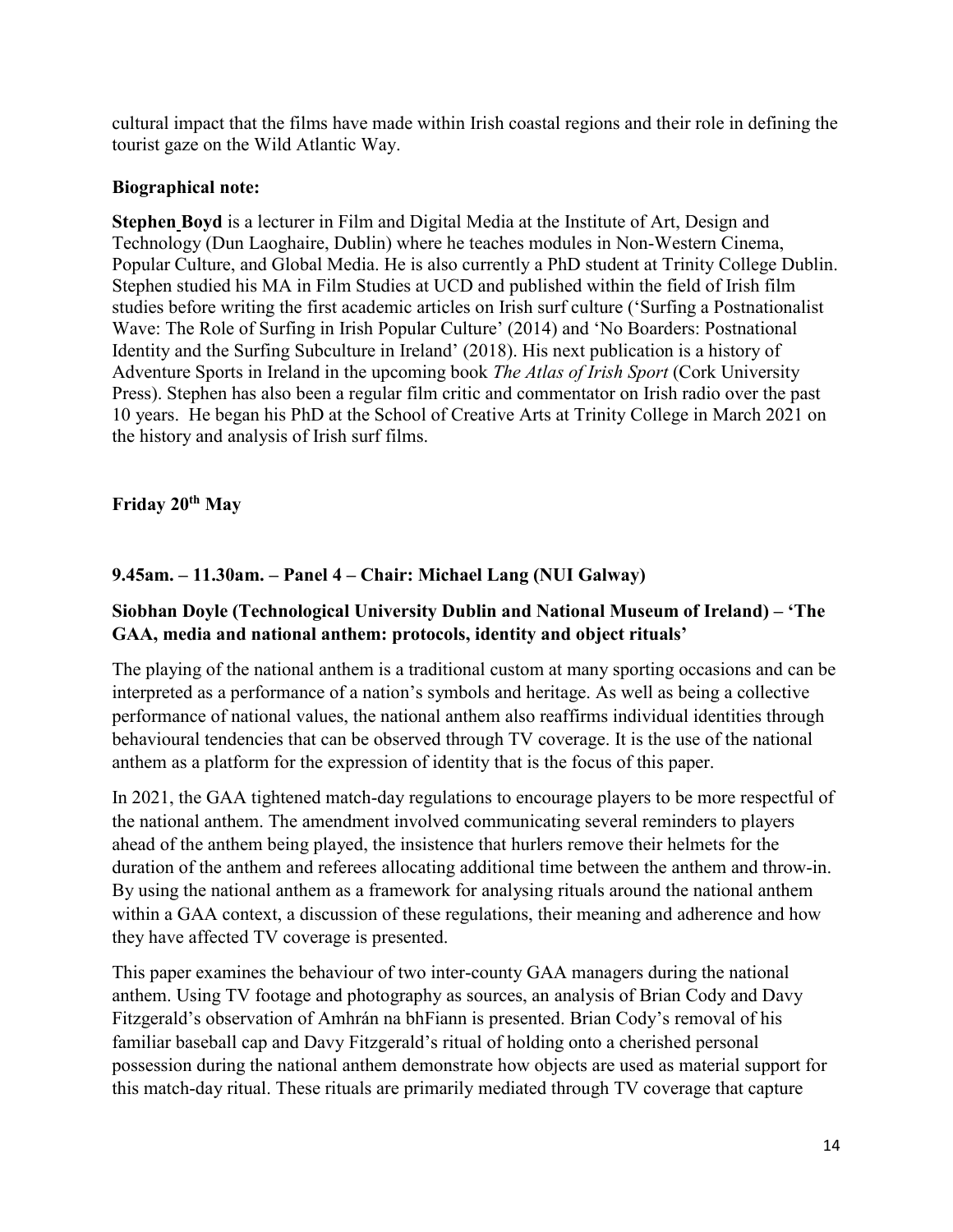these moments of identity performance. This paper draws from theories of material culture, sociology, nationalism and sport history to argue that objects are rich and complex sources for creating meaningful discussions around perceived protocols and performance during the national anthem.

#### **Biographical note:**

**Siobhán Doyle** is Assistant Lecturer in Design History at Technological University Dublin (TU Dublin) and Curatorial Researcher in the National Museum of Ireland. She completed a PhD in Museum Studies in the Graduate School of Creative Arts and Media at TU Dublin in May 2020. Siobhán's first book *A History of the GAA in 100 Objects* will be published by Merrion Press in October 2022. It is part of a multi-faceted project supported by RTÉ that will offer a new perspective on GAA history by presenting a range of objects from museums, pubs and private collections and placing them as central to a new understanding of the history of the association and its development.

### **Carolin Schmitz (Technische Universität Dortmund) – '"Preserving Irishness": The GAA between inclusivity and exclusivity'**

#### **"Preserving Irishness": The GAA between Exclusivity and Inclusivity**

Since the mid-90s Ireland has seen an increasing influx of migrants due to relative economic and political stability. For many people in a country with a long history of emigration which was also seen to be largely ethnically homogeneous, the change in demographics brought about by immigration was sudden, unexpected, and unprecedented. The diversity of Irish society, as well as instances of racism and right-wing movements, have been gradually highlighted throughout the last years with the rise of the Black Lives Matter movement and more diverse voices in literature and the media. Faced with an unprecedented wave of migration sport was, and still is, heralded by the Federation of Irish Sport as an important tool for integration which enables intercultural dialogue and development. Since Ireland's largest sporting organization, the GAA, is largely based on community work its value for integrating migrants becomes instantly apparent. However, the GAA also has a long record of forced exclusivity and a focus on preserving a rigid idea of Irish culture and Irish traditions. Naturally, in an increasingly diverse Irish society the concept of Irishness is everchanging. Especially within the next decade more and more second-generation migrants will become of age and add their blended or hyphenated identities to the notion of Irishness. This development is bound to clash with the traditional concepts of Irishness the GAA was founded upon. Based on examples from Irish literature and media, this paper will explore how an organization founded in exclusivity and a rigid idea of Irishness adapts to the changing Irish society and whether it can take part in integrational structures for migrants.

#### **Biographical note:**

**Carolin Schmitz** received her BA and MA degrees in English and Music at the Technische Universität Dortmund in 2015 and 2019 respectively. Since January 2020 she has been working on her doctoral thesis at the Technische Universität Dortmund on the subject of "New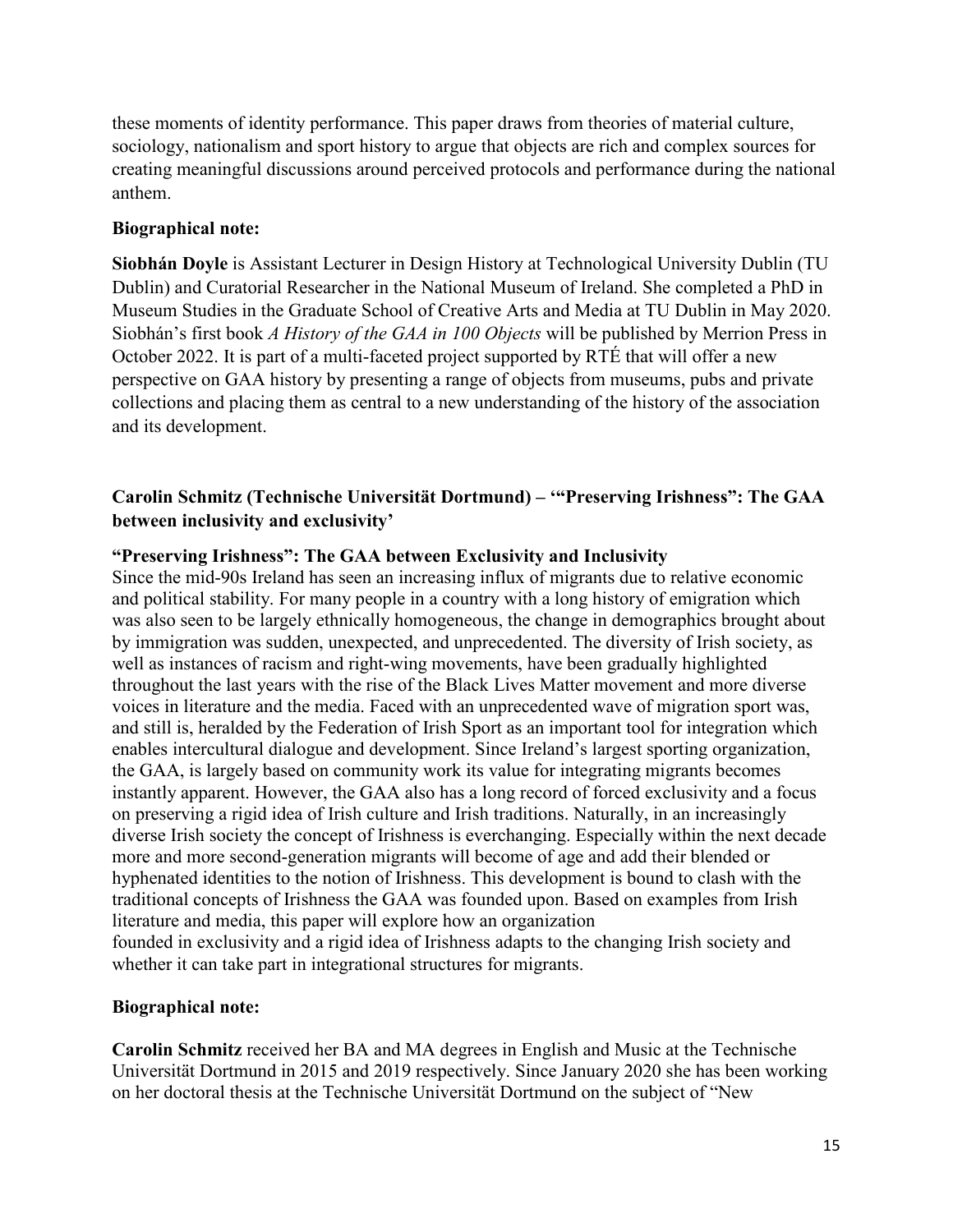Ethnicities in Ireland". Research interests include sport and fan culture, Irish nationalism, migrant studies and critical whiteness studies.

### **Marcus Free (Mary Immaculate College, University of Limerick) – '"New Gaels"? Immigration, Irishness and sport in recent Irish broadcasting'**

Following decades of mass emigration in the  $20<sup>th</sup>$  century, in the early  $21<sup>st</sup>$  Ireland has become a country of net immigration. In 2016 the proportion of the population of the Republic born outside the island of Ireland reached 17%. In recent years, Ireland's public service broadcaster RTÉ and other Irish broadcasters and media have sought to reflect increasing demographic complexity through a range of television documentary and other factual programming. There has been a notable expansion of material directly addressing racism in Irish society in the wake of the 2020 Black Lives Matter protests that followed the murder of George Floyd in the US. The experiences of players of immigrant origin or parentage in sport have featured strongly, in turn reflecting the extensive focus on sport in media commentaries prompted by BLM protests. Examining a range of Irish television broadcasts featuring themes of migration and sport in the post-2020 BLM protest period, including documentary and current affairs, this paper explores the tensions, within them, between the interrogation of racism and its social and cultural impact, and reassuring narratives of integration into an already constituted conceptualisation of welcoming 'Irish culture'. It situates these representations within a variety of intersecting contexts: extensive criticism of Ireland's immigration policies, especially the 'direct provision' system for asylum seekers; media representations of the rapid growth of immigration since the 1990s; RTÉ's policies on diversity and inclusion since the mid-2000s; and critical commentaries on, and initiatives towards inclusivity and combatting racism in Irish sport. The paper problematises the representation of Gaelic games in particular – games unique to Ireland and the Irish diaspora – as vehicles for inclusion and acceptance of difference and hybridity. It highlights a tension between their role in celebrating assimilation into 'native' Irish culture and a policy agenda, in Gaelic games and Irish broadcasting, focused on accommodation of diverse migrant, transnational and transcultural identities.

#### **Biographical note:**

**Marcus Free** is a lecturer in media and communication studies at Mary Immaculate College, University of Limerick. He has taught previously at the Universities of Sunderland and Wolverhampton. He has published widely in peer-reviewed journals and scholarly collections on the interrelationships between national identity, gender and race in television, film and print media. His most recent book (co-edited with Neil O'Boyle) is *Sport, the Media and Ireland: Interdisciplinary Perspectives* (Cork University Press, 2020). He is guest editor of a special issue of *Television and New Media* (Volume 22(1), 2021) on contemporary Irish television.

### **Daithi McMahon (University of Derby) – 'Tuned-in for the throw-in: the Irish diaspora as transnational sports radio listeners'**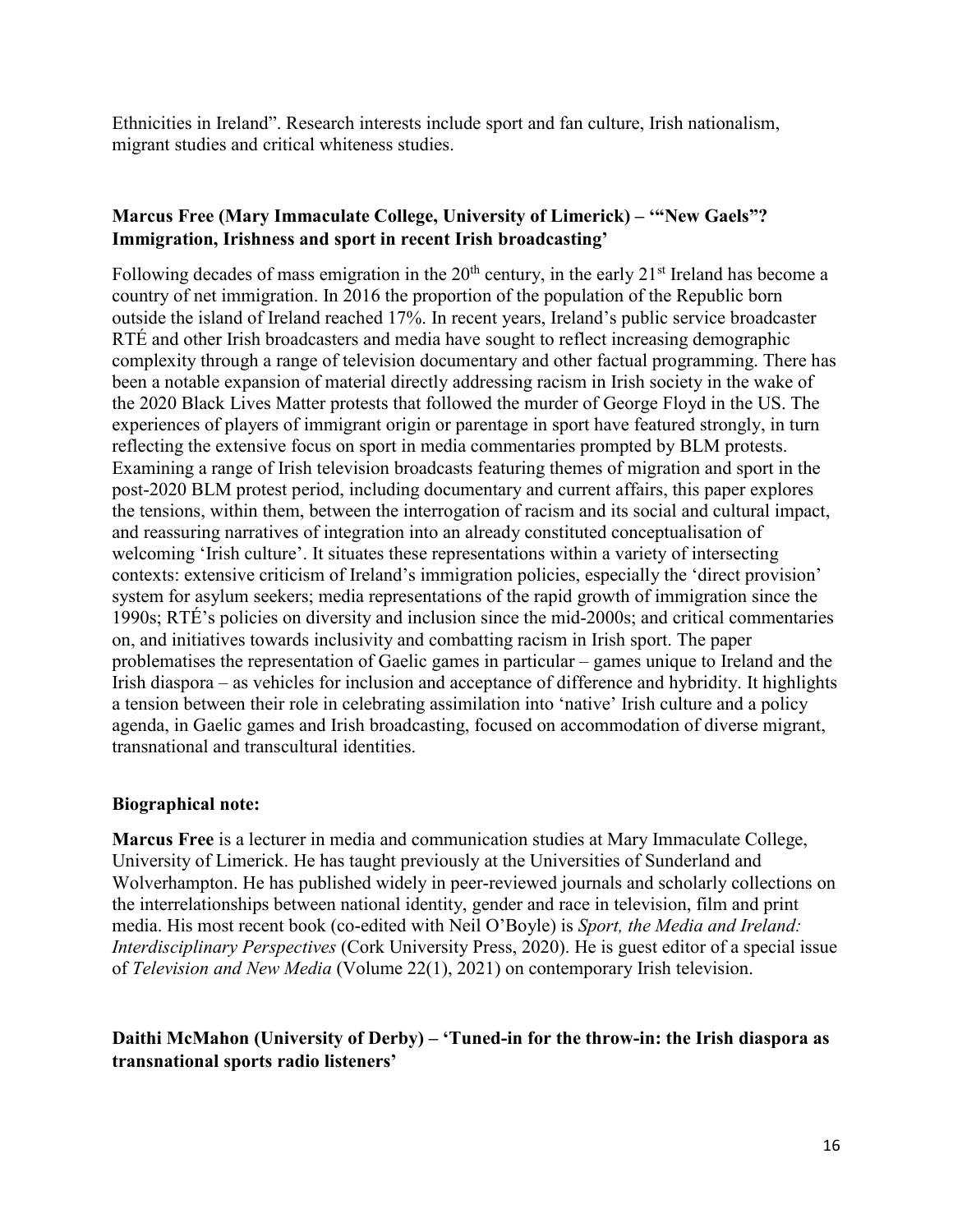Emigration has long been a feature of Irish identity and heritage with the Irish diaspora everpresent in traditional locations such as the UK, USA and Australia, and more recently in the Middle East, Asia and Europe. One common theme amongst this geographically dispersed group is the preservation of connections with 'home' to keep abreast of current political, economic and cultural events back in Ireland. Sport falls into the latter category with significant sporting events offering opportunities for Irish people the world over to gather and celebrate their Irishness and cultural heritage. This paper argues that radio is an important medium for international consumption of live sports due to the advantages it holds in terms of reach (analogue and digital), depth of coverage, quality of commentary and the atmosphere created through the aural sensory experience. Listeners find this aural emprise akin to actually being at the match.

This paper looks at the consumption of live sport on the radio, particularly the GAA sports hurling and football, by the Irish diaspora and what value and meaning this ritualistic experience holds in relation to construction and/or negotiation of identity and 'Irishness'. The consumption practice also crucially has a centripetal affect that, with the support of social media, can help form transnational online communities (McMahon 2018). Furthermore, listening to programming synchronously has sociocultural benefits since it allows individuals to have shared experiences and awareness which can help maintain relationships with friends and family back home and supports local/regional identity through connection with ones native community.

The findings are drawn from interviews with a celebrated sports broadcaster and members of the Irish diaspora in the USA and Britain who are habitual listeners of Irish sports broadcasting. The output of local radio station *Radio Kerry* and national public service broadcast station *RTÉ Radio One* will be highlighted in this paper.

### **Biographical note:**

**Daithí McMahon**, PhD, is a Senior Lecturer in Media at the University of Derby. He is an international award-winning radio playwright, director, producer and sound artist. His research interests include audience practices of participation via social media, the political economies of mass media industries and digital media convergence. He has published in numerous journals including *Interactions: Studies in Communication and Culture* and *VIEW Journal of European Television History and Culture*. McMahon's thesis explored the impact of Facebook on the Irish Radio Industry 2011-16. He continues to explore and expand his artistic practice, most recently into documentary filmmaking, screenwriting and ambisonic audio drama.

### **12.00pm. – 13.45pm. – Panel 5 – Chair: Katie Liston (University of Ulster)**

**Aoife Sheehan (Mary Immaculate College, University of Limerick) and Niamh Kitching (Mary Immaculate College, University of Limerick) – '"That woman's voice is so annoying": Exploring the experiences of women sports journalists, reporters, and contributors in sports media'**

The 20x20 movement has seen an increase in the coverage of women's sport, but sports media is still widely regarded as a male dominated space and a cursory glance in any press box in Ireland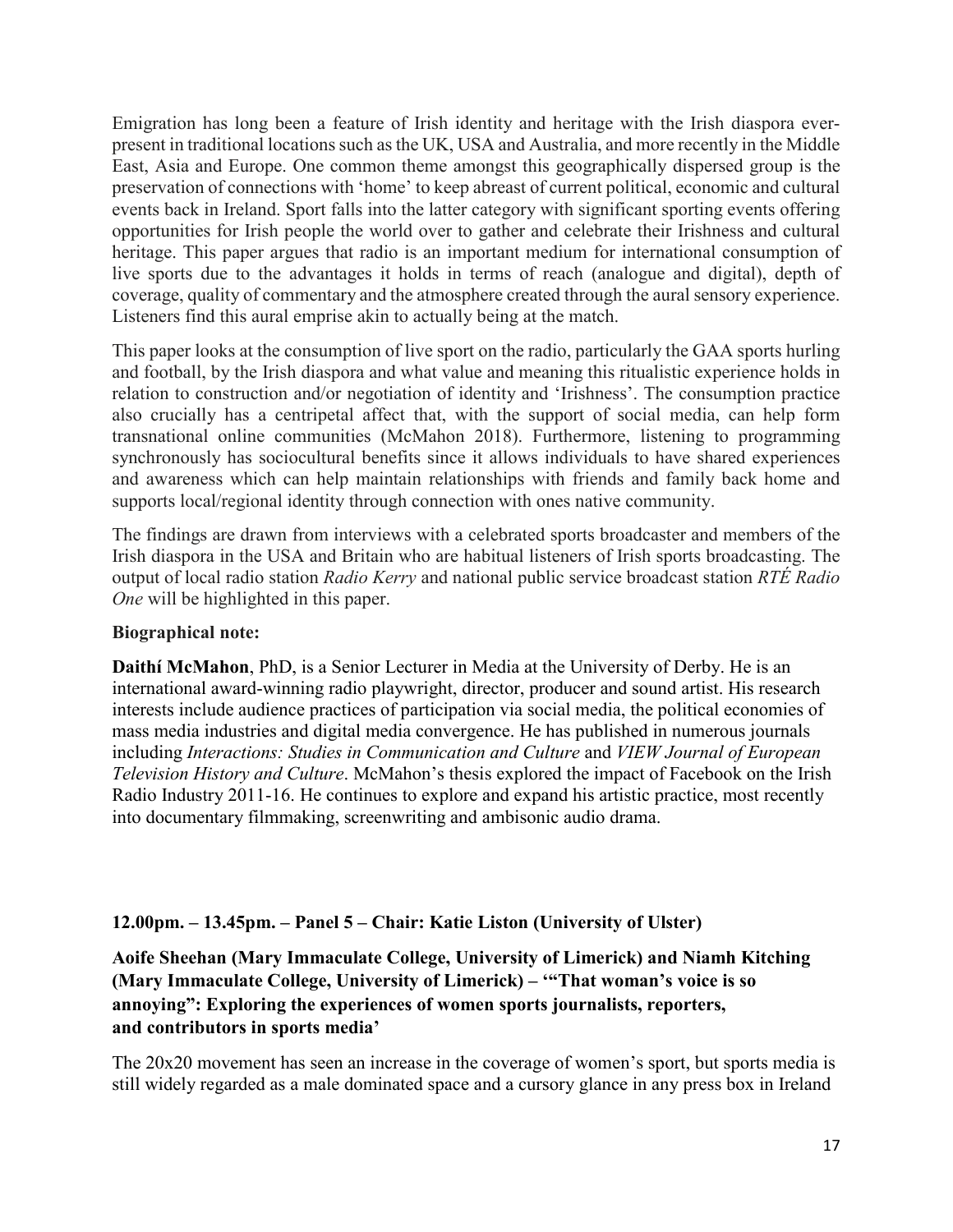on any sporting Sunday will back this up. The growth of women working in the sports media sector is encouraging, but they have a lot to navigate through.

The purpose of this research is to examine the experiences of women sports journalists, reporters and contributors working in sports media in Ireland and the UK. More specifically, this study will explore how women journalists navigate their careers in the heretofore male dominated space of sports media.

It will involve a series of semi-structured interviews with up to 10 women working in sports media, working both in Ireland and the UK, across TV, Radio, Print and online and it will be analysed using a thematic approach. The sample includes a woman at the beginning of her career and a woman who has worked in the area for over four decades. Initial results indicate that women in sports media must overcome a myriad of obstacles in their careers, including censoring their appearances, and using specific strategies to navigate social media. This researcher will keep a reflexive journal and reflect throughout the process to combat and challenge any bias that I may have from working in the industry as a contributor. This work will be important to inform the public about the landscape within which women in sports media currently operate.

#### **Biographical notes:**

**Aoife Sheehan** has a keen interest in GAA and is a panelist & co-commentator on Radio 1 and The Sunday Game on TV and a former Limerick camogie player. Aoife is currently completing a Masters in Adult and Further Education and is a graduate of UL with a degree in New Media and English.

**Niamh Kitching** is a Lecturer in Physical Education at Mary Immaculate College, University of Limerick. Her research interests include the sociology of sport and PE and gender and sport. Her published research focuses on female athletes and coaches, and their participation and presentation in sports and sports media.

#### **Conor Heffernan (University of Ulster) – 'The Rasslin Irish: Becky Lynch, the girl from Baldoyle'**

In 2013, Irish professional wrestler Becky Lynch was signed by World Wrestling Entertainment as part of their developmental NXT brand. Over the next several years Lynch's profile rose with the company as a sustained effort was made to promote women's wrestling in a way never seen before. By the end of 2019, Lynch was one of the company's largest stars and even took part in the first ever women's Wrestlemania main event alongside Charlotte Flair and former UFC champion Ronda Rousey. Lynch is not the first Irish wrestler employed by the WWE (her contemporaries include 'Sheamus' and 'Finn Balor') but she is the first to attain truly superstar status. Nicknaming herself first as 'The Man' and, more recently, as 'Big Time Becks,' Lynch has obtained international prestige in an admittedly niche sport. The purpose of this presentation is not to evaluate Lynch's athletic career but rather to examine her reporting in the Irish press. Although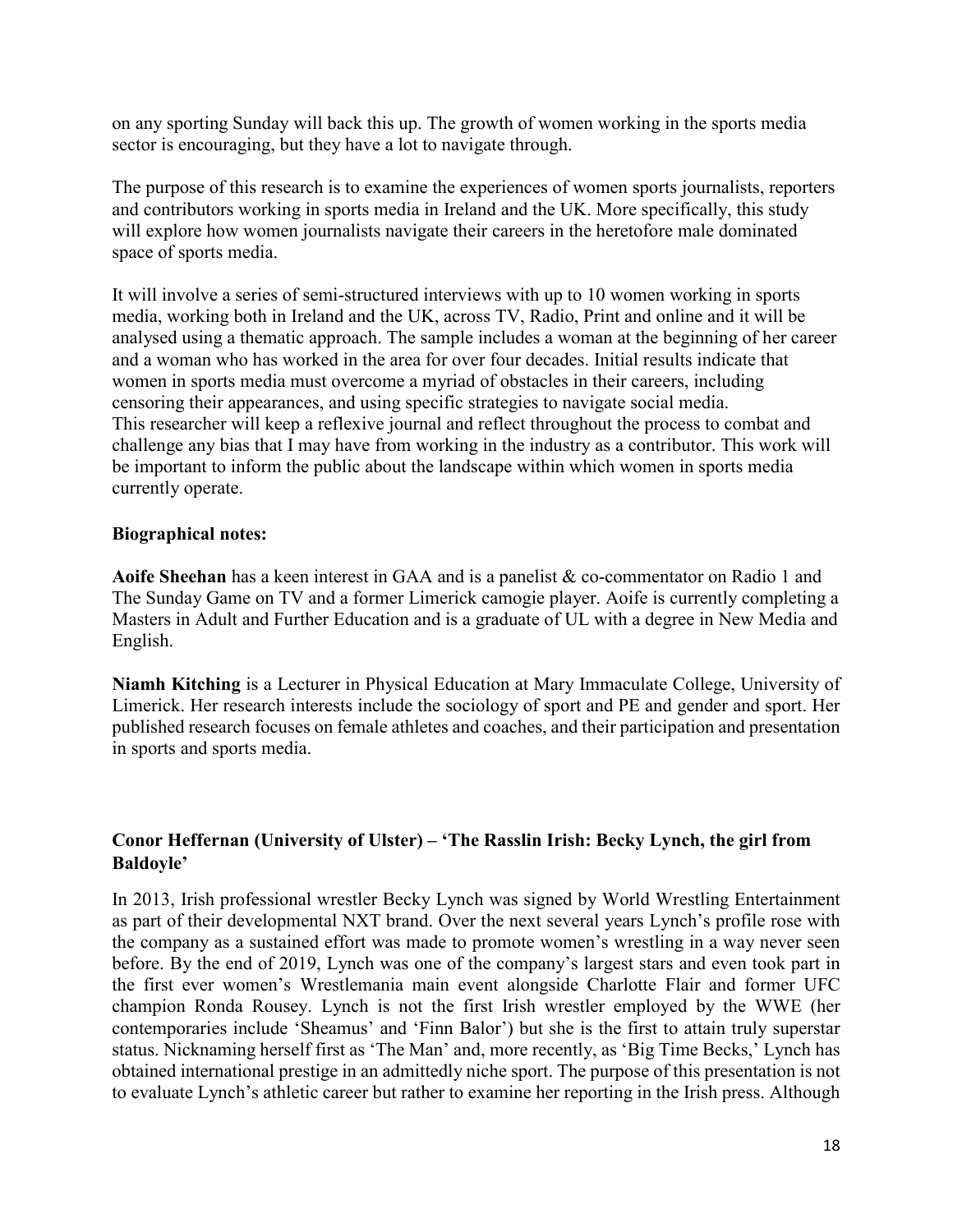popular in Ireland, professional wrestling operates in a strange subculture between sport and entertainment. Reporting on Lynch, whose sporting persona at times mimics that of Conor McGregor, journalists often prove reticent about discussing her sporting achievements. Instead, attention is usually placed on her Irishness, femininity and role as an entertainer. In line with reporting on other female stars in combat sports, most notably Katie Taylor, her achievements can be overlooked or mentioned in passing. What makes Lynch such an interesting case study is the over-the-top nature of professional wrestling, her egotistical role playing and aggressive ring style. Studying the construction of Lynch's Irishness in the Irish media, this presentation asks what role, if any, does the sport and the gender of the Irish athlete have in their media profile.

#### **Biographical note:**

**Conor Heffernan** is Lecturer in the Sociology of Sport at Ulster University. Conor has published extensively on the history of Irish sport, fitness and health. In 2021 he published *The History of Irish Physical Culture* with Palgrave MacMillan. Conor also runs his own history of fitness website, *Physical Culture Study*.

### **Payam Ansari (Dublin City University) and Gary Sinclair (Dublin City University) – 'Factors shaping contemporary women's football fandom in Ireland'**

There is little empirical research on women's football (WF) fandom in the literature (Pfister and Pope 2018; Sveinson et al. (2019). A better understanding of WF fandom serves to meaningfully engage fans, ultimately utilising it to the benefit of the sport and its stakeholders to develop social and commercial opportunities(Maderer et al. 2019). In Ireland, and many other countries, although sport is socially, culturally, and even symbolically important (Byrne 2019), the study of sport has been a 'male preserve', and women's sports has been marginalised (Liston 2006). Among the various overlooked subjects, are factors that shape contemporary fandom, the social media consumption patterns of the WF fans, the experiences of WF stakeholders that impact fan engagement, and the absence of men in WF fandom studies. All these gaps highlight why identifying factors shaping WF fandom is important in order to reshape perceptions and achieve greater recognition in women's sport (Crawford 2004). To fill these gaps, this research aims to identify the factors shaping contemporary WF fandom in Ireland. These factors will be identified by incorporating the findings obtained from semi-structured interviews with football fans and WF stakeholders in Ireland, including FAI and clubs' officials, sponsors, media, PR and Marketing agencies, merged with field observations. A summary of the process and findings will be presented at the symposium.

### References

Byrne, H. (2019). Where are we now? A review of research on the history of women's soccer in Ireland. *Sport in History*, *39*(2), 166-186.

Crawford, G. (2004). *Consuming Sport: Fans, Sport and Culture.* London: Routledge. Pfister, G., & Pope, S. (Eds.). (2018). *Female Football Players and Fans: Intruding into a man's world*. Springer.

Liston, K. (2006). Women's soccer in the Republic of Ireland: Some preliminary sociological comments. *Soccer & Society*, *7*(2-3), 364-384.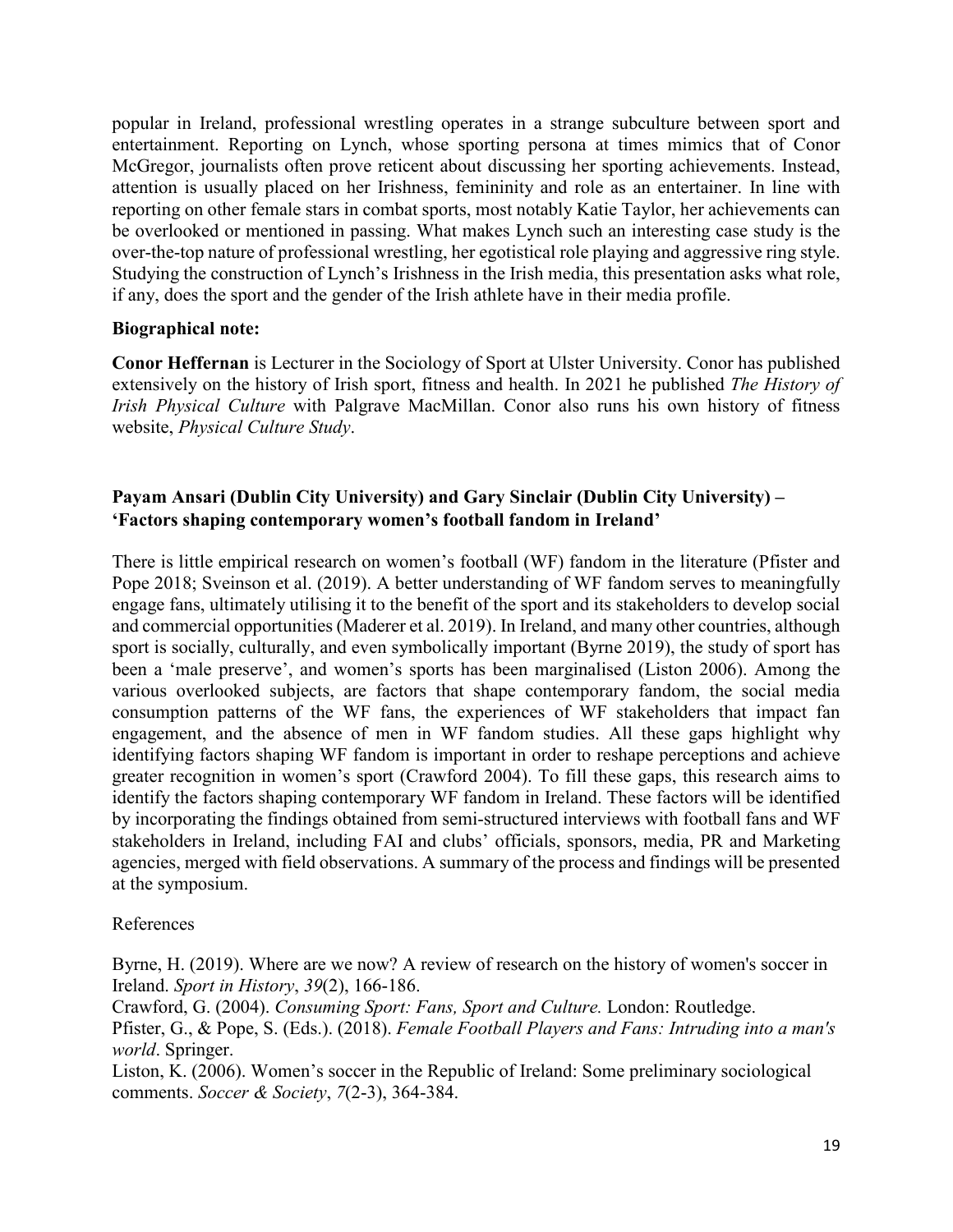Maderer, D., Parganas, P., & Anagnostopoulos, C. (2018). Brand-image communication through social media: The case of European professional football clubs. *International Journal of Sport Communication*, *11*(3), 319-338. Sveinson, K., Hoeber, L., and, Toffoletti, K. (2019). "If people are wearing pink stuff they're probably not real fans": Exploring women's perceptions of sport fan clothing. *Sport* 

*Management Review*, *22*(5), 736-747.

### **Biographical notes:**

**Payam Ansari** is a Marie Skłodowska-Curie Actions (MSCA) postdoctoral fellow at Dublin City University. He is currently working on his MSCA project, which is about developing a fan engagement framework for Women's Football in Ireland. He previously worked in the football industry as the Head of Marketing Department of Football Federation of Iran.

**Gary Sinclair** is an Associate Professor of Marketing, specialising in Consumer Behaviour, and head of the Subcultures Lab in the Irish Institute of Digital Business. His research focuses primarily on the contexts of music, sport, and sustainability with emphasis on the ethical and broader societal implications of such consumption practices. His work has been widely published and cited in a variety of top international peer-reviewed journals such as the European Journal of Marketing, the Journal of Business Research, the Journal of Business Ethics and Marketing Theory, as well as mainstream publications such as RTE and the Irish Times.

**Kieran O' Leary (IPSOS), Benny Cullen (Sport Ireland - presenting), Elizabeth Loughren (Sport Ireland) and Brian Doyle (Sport Ireland) – 'Researching the Olympic spirit'**